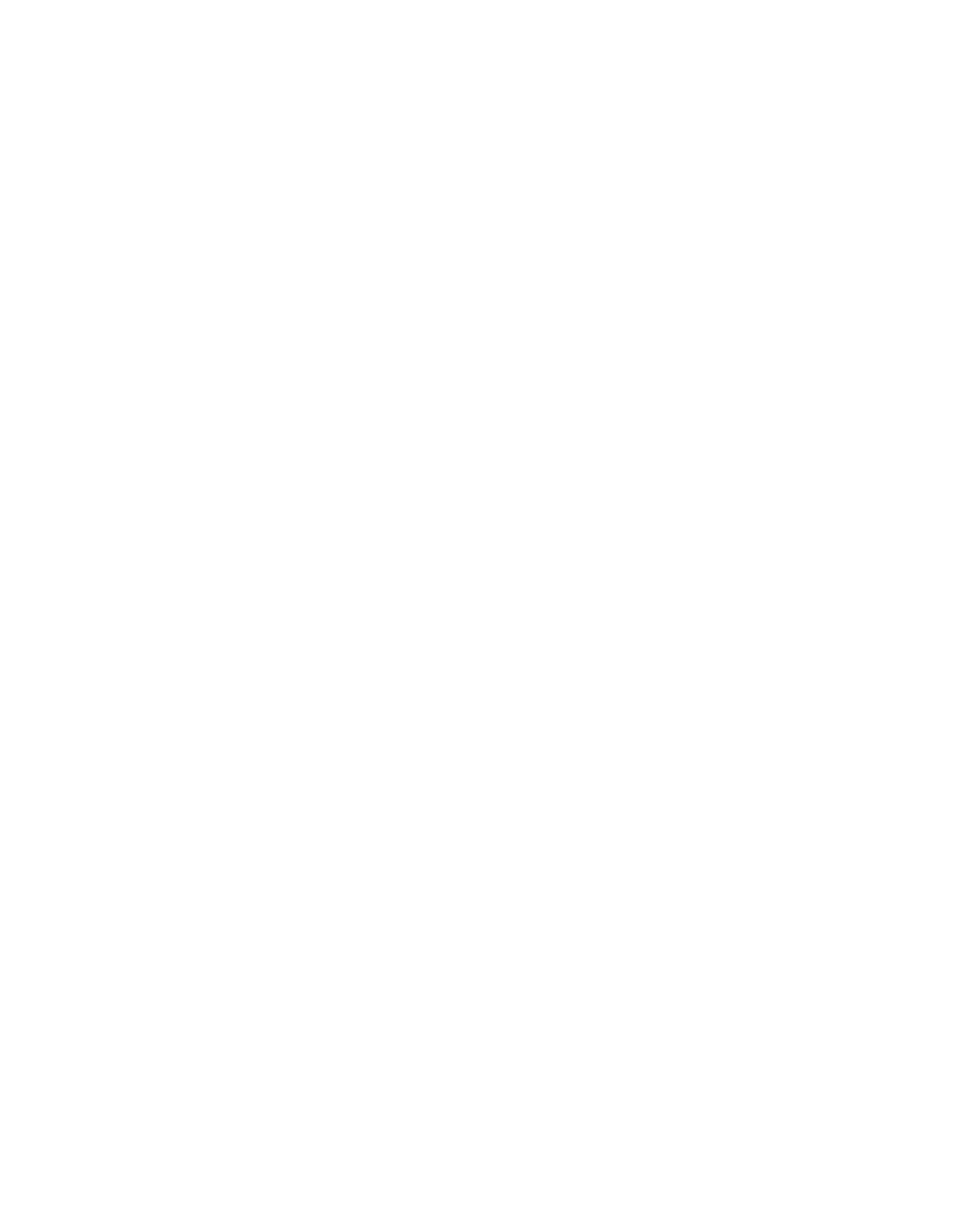# Nonlinearity-tolerant Modulation Formats for Coherent Optical Communications

Keisuke Kojima<sup>1</sup>, Toshiaki Koike-Akino<sup>1</sup>, Tsuyoshi Yoshida<sup>2,3</sup>, David S. Millar<sup>1</sup>, Kieran Parsons<sup>1</sup>

- [1] Mitsubishi Electric Research Laboratories (MERL), 201 Broadway Ste 8, Cambridge, MA 02139, USA, kojima@merl.com
- [2] Information Technology R&D Center, Mitsubishi Electric Corporation, 5-1-1, Ofuna, Kamakura, Kanagawa 247-8501, Japan
- [3] Chalmers University of Technology, SE-412 96 Gothenburg, Sweden

#### Abstract:

Optical fiber nonlinearity is the main factor limiting the transmission distance of coherent optical communications. We give an overview of several modulation formats which are intrinsically tolerant to fiber nonlinearity. We then describe in detail the recently proposed four-dimensional modulation format family based on 2-ary amplitude 8-ary phase-shift keying (2A8PSK), supporting spectral efficiencies of 5, 6, and 7 bits/symbol. These formats nicely fill the spectral efficiency gap between dual-polarization quadrature PSK (DP-QPSK) and DP 16-ary quadrature-amplitude modulation (DP-16QAM), with excellent linear and nonlinear performance. Since these modulation formats just use different parity bit expressions in the same constellation, similar digital signal processing can be seamlessly used for different spectral efficiency. A series of nonlinear transmission simulation results shows that this modulation format family outperforms the conventional modulation formats at the corresponding spectral efficiency. We also review DSP algorithms and the experimental results. Their application to time-domain hybrid (TDH) modulation is also reviewed.

## Keywords: high-dimensional modulation format, adaptive modulation and coding, spectral efficiency, nonlinearity tolerance.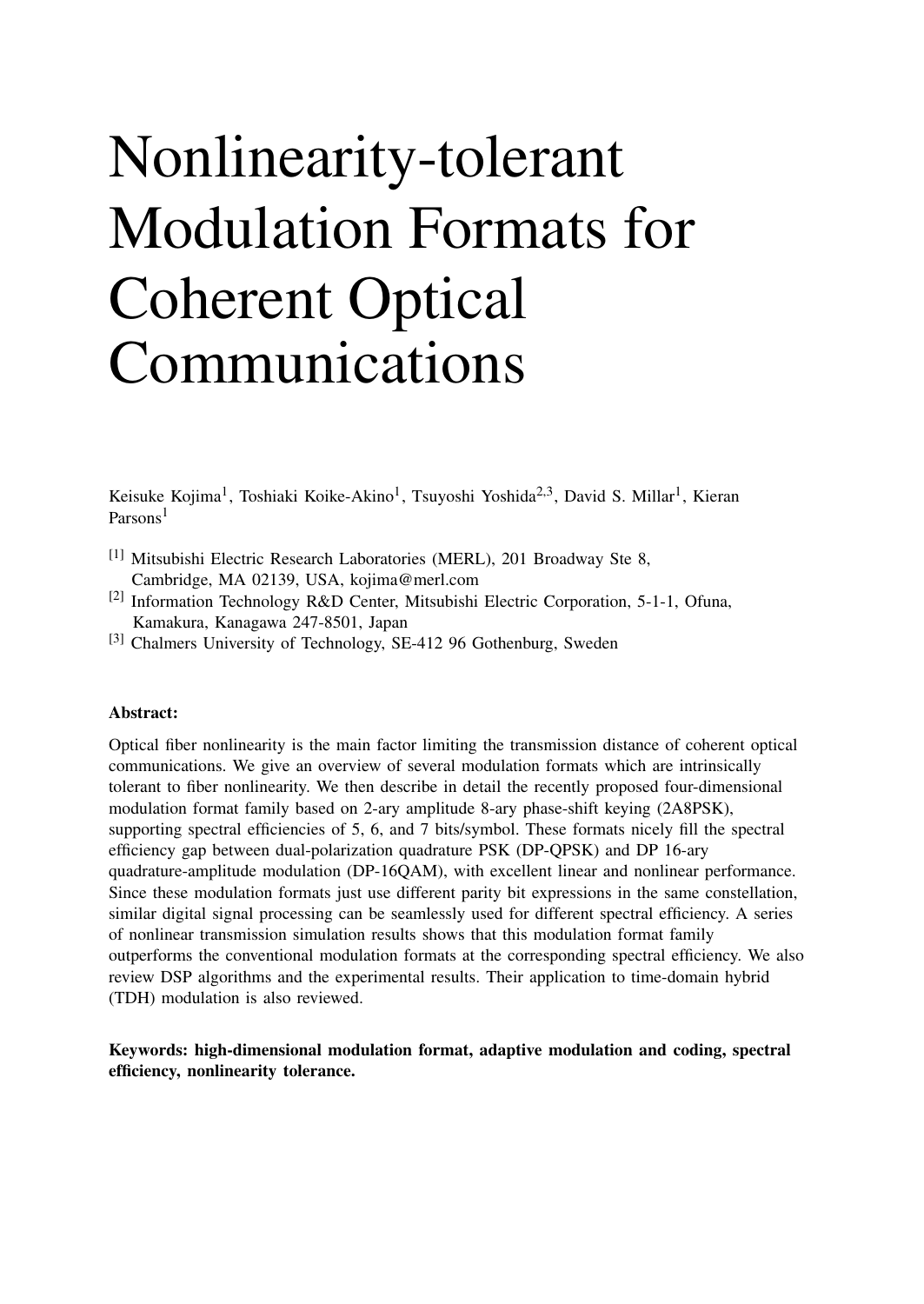## 1. Introduction

Optical fiber nonlinearity is the main factor limiting the transmission distance of coherent optical communications in many cases [1]–[3]. This is an especially critical issue for low dispersion fiber case, since the waveforms stay in the original shape for a longer time and the nonlinearity effect is enhanced. In addition, in the dense wavelength multiplex division (DWDM) systems, multiple wavelength travels nearly at the same speed, so there is less opportunity of averaging out the nonlinear effects. One example is a legacy submarine cable systems [4].

At the same time, there is an increasing interest in flexible networks where adaptive transceivers select from multiple data rates, modulation formats, and forward error correction (FEC) overheads for efficient network usage [5]–[8]. For example, it has been shown that the mean loss in throughput per transceiver for a granularity of 100 Gb/s is four times larger than for a granularity of 25 Gb/s [8]. In order to cover a wide range of channel conditions, multiple modulation formats with different spectral efficiency have been extensively studied [1], [9]–[17].

In order to mitigate or minimizing the penalty from the nonlinear effects, efforts have been made to optimize the modulation formats which are intrinsically tolerant to optical fiber nonlinearity [4], [18]–[20]. In other words, the modulation format is constructed such that they are less susceptible to fiber nonlinearity. In Section 2, we discuss the so-called X-constellation, which is an eight-dimentional (8D) code and has higher nonlinearity tolerance than dual polarization (DP) binary phase shift keying (BPSK) format of the same spectral efficiency of 2 bits/4D symbol. This significantly reduces cross polarization modulation (XPolM) and increases the transmission distance. Note that we use bits/4D symbol as a unit of spectral efficiency throughout this chapter.

Another method for reducing the fiber nonlinearity is 4D constant modulus modulation. The power of combined x- and y-polarization is constant at each time slot. This very effectively suppresses self-phase modulation (SPM) and cross-phase modulation (XPM). We discuss two earlier 4D constant modulus modulation formats [19], [20] in Section 3.

More recently proposed 4D-2A8PSK is another example of the 4D constant modulus modulation. It has been widely recognized that DP-Star-8QAM for 6 bits/symbol does not perform very well, and many formats have been investigated [21]–[25] for this spectral efficiency. In particular, 4D-2A8PSK for 6 bits/symbol has been shown to be superior to many other formats in linear and nonlinear performance, due to its large Euclidean distance, 4D constant modulus (constant power) characteristics, and Gray labeling [26]–[28]. In order to relate this to the block coding approach described in the context of high-dimensional modulation [14], 5, 6, and 7 bits/symbol modulation formats were introduced as a family of block-coded 2A8PSK in a unified manner in [29], [30]. In Section 4, we first review the modulation family 4D-2A8PSK for 5, 6, and 7 bits/symbol modulation formats. We then conduct transmission simulations in a nonlinear dispersion-managed (DM) link, as well as a dispersion-uncompensated link, to verify that this proposed modulation family indeed shows excellent linear and nonlinear transmission characteristics. Through an analysis using separated nonlinear components, we also reveal that reduction of self-phase modulation (SPM) and cross-phase modulation (XPM) are the primary beneficial factors of the 4D constant modulus property. We next discuss several items related to practical implementations in a digital signal processor (DSP), which need some attention since the constellation is different from that of the conventional QAM-based formats. Experimental verification, extension to TDH to seamlessly cover 4 − 8 bits/symbol spectral efficiency, as well as the combination of combination of Grassman code and 4D-2A8PSK for the spectral efficiency of 3.5 bits/symbol.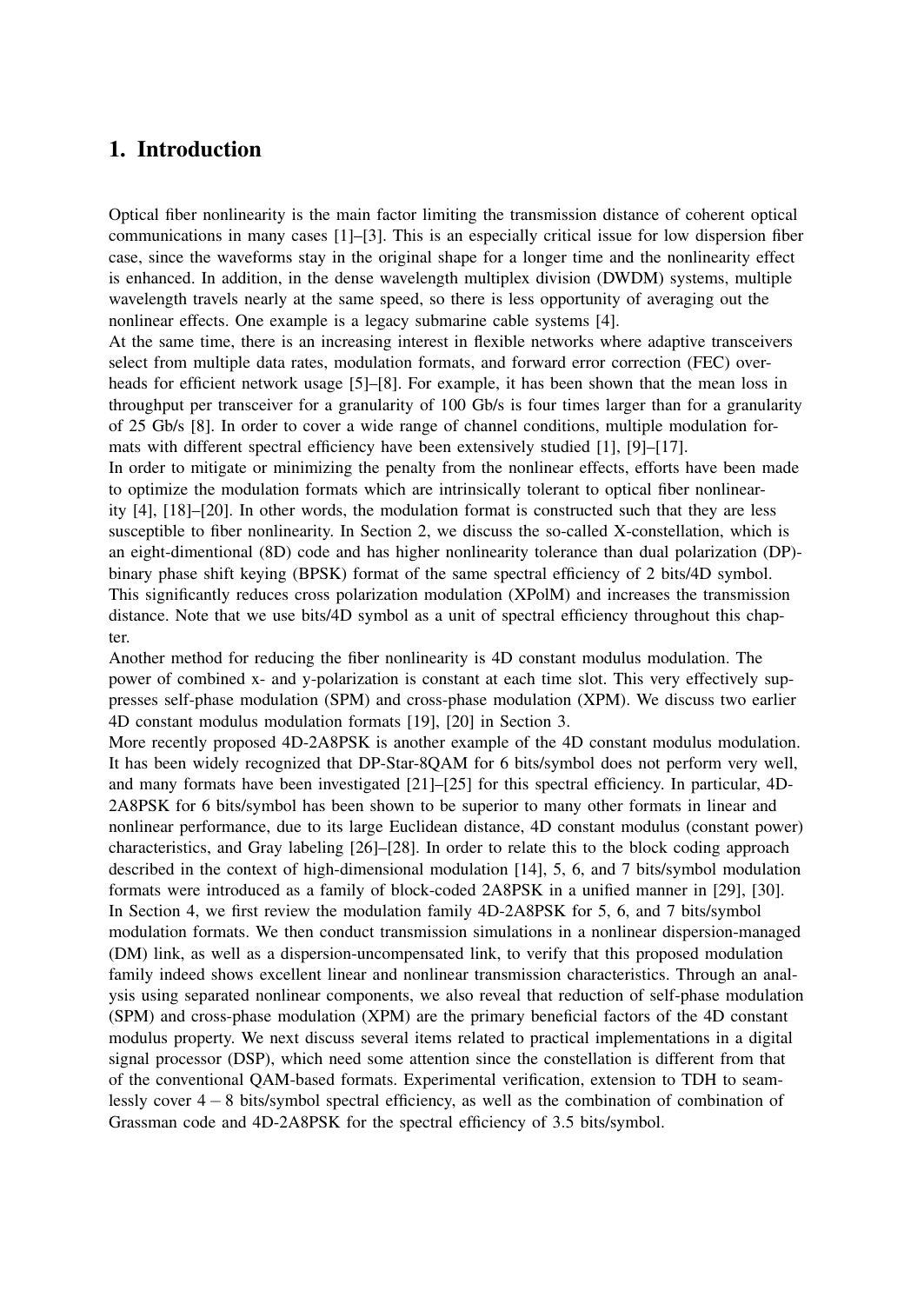## 2. X-Constellation

8-24D block codes have been proposed to achieve coding gain compared to the conventional 2D modulation formats [14], [31]–[35]. For example, using eight bit block code (four information bits and four parity bits) achieved almost 3 dB asymptotic gain. However, they are not specifically designed for nonlinearity-tolerant modulation. Shiner et al. [4] used the 8D code to achieve the coding gain, and also arranged the code such that degree of polarization (DOP) over a symbol (two time slots) becomes zero, as shown in Table I. This significantly reduces the impact of polarization change towards other channels, as well as receiving polarization effect from other channels. The authors call this modulation format "X-constellation", since the constellation of Slot-A and Slot-B are cross-polarized.

| <b>Binary Value</b> |                                                   | 0000      | 0001                                                                                                                                                         | 0010     | 0011   | 0100     | 0101                                                                                          | 0110     | 0111   | 1000    | 1001   | 1010   | 1011   | 1100   | 1101     | 1110  | 1111                                      |
|---------------------|---------------------------------------------------|-----------|--------------------------------------------------------------------------------------------------------------------------------------------------------------|----------|--------|----------|-----------------------------------------------------------------------------------------------|----------|--------|---------|--------|--------|--------|--------|----------|-------|-------------------------------------------|
| Slot A              | x-pol                                             | $-1-i$    | -                                                                                                                                                            |          |        |          | $-1+i$                                                                                        | $-1+i$   | $-1+i$ | $1 - i$ | 1-i    | 1-i    | $1-i$  | $1+i$  | 1+i      |       | $1+i$                                     |
|                     | y-pol                                             | $1 + i$   | $-1+i$                                                                                                                                                       | 1-i      | —1-i   | $-1 - i$ | 1-i                                                                                           | $-1+i$   | $1+i$  | $-1-i$  | 1-i    | $-1+i$ | $1+i$  | $1+i$  | $-1+i$   | 1-i   | $-1-i$                                    |
|                     | $S_A = (S_1, S_2, S_3)$ (0,-4,0) (0,0,-4) (0,0,4) |           |                                                                                                                                                              |          |        |          | $(0,4,0)$ $(0,0,4)$ $(0,-4,0)$ $(0,4,0)$ $(0,0,-4)$ $(0,0,-4)$ $(0,4,0)$ $(0,-4,0)$ $(0,0,4)$ |          |        |         |        |        |        |        |          |       | $(0,4,0)$ $(0,0,4)$ $(0,0,-4)$ $(0,-4,0)$ |
| Slot B              | x-pol                                             | $1+i$     | $-1+i$                                                                                                                                                       | 1-i      | $-1-i$ | $1+i$    | $-1+i$                                                                                        | 1-i      | $-1-i$ | $1+i$   | $-1+i$ | 1-i    | $-1-i$ | 1+i    | $-1+i$   | 1-i   | $-1-i$                                    |
|                     | y-pol                                             | $1+i$     | $-1$ -i                                                                                                                                                      | $-1-1$   | 1+i    | 1-i      | $-1+i$                                                                                        | $-1+i$   | 1-i    | $-1+i$  | 1-i    | 1-i    | $-1+i$ | $-1-1$ | 1+i      | $1+i$ | $-1-i$                                    |
|                     | $S_R = (S_1, S_2, S_3)$                           | (0, 4, 0) | $(0,0,4)$ $(0,0,-4)$ $(0,-4,0)$ $(0,0,-4)$ $(0,4,0)$ $(0,-4,0)$ $(0,0,4)$ $(0,0,4)$ $(0,-4,0)$ $(0,4,0)$ $(0,0,-4)$ $(0,0,-4)$ $(0,0,4)$ $(0,0,4)$ $(0,4,0)$ |          |        |          |                                                                                               |          |        |         |        |        |        |        |          |       |                                           |
| <b>DOP</b>          | $S_A + S_B$                                       | 0         | 0                                                                                                                                                            | $\bf{0}$ |        | 0        | $\bf{0}$                                                                                      | $\bf{0}$ | 0      | 0       |        | 0      |        | 0      | $\bf{0}$ |       | $\bf{0}$                                  |

TABLE I

THE OPTICAL FIELD JONES VECTORS FOR THE TWO CONSECUTIVE TIME SLOTS (SLOT-A AND SLOT-B) THAT DEFINE THE 8-DIMENSIONAL X-CONSTELLATION SYMBOLS, AND THEIR CORRESPONDING BINARY SYMBOL LABELS [4].

The authors conducted a transmission experiment using 5000 km of dispersion managed high density wavelength division multiplexing (WDM) link, and compared the Q-factor of DP-BPSK and X-constellation. Fig. 1 shows that X-constellation showed 2 dB improvement in the Q-factor, demonstrating the benefit of the X-constellation.

## 3. 4D Constant Modulus Formats

DP-QPSK is a very robust modulation format for nonlinear transmission, and one of the main reasons is that it is 2D constant modulus, in that the power for each polarization is constant. 2D constant modulus property can also be achieved in DP-8PSK, DP-16PSK, etc., however, their Euclidean distance is smaller than that of DP-Star-8PSK and DP-16QAM, and overall transmission characteristics are not as good. Instead, 4D constant modulus modulation formats (i.e., power of the combined x- and y-polarizations is constant) were proposed. One of the 4D constant modulus format is 8PolSK-QPSK [19], in which 8 polarization states in the Stokes space representation carry 4 different absolute phases, as shown in Figs. 2. This gives 32 code words, or 5 bits/symbol spectral efficiency. Compared to DP-Star-8QAM, 8PolSK-QPSK showed significantly reduced SPM and XPM.

Another example of 4D constant modulus format is POL-QAM 6-4, where 6 polarization states carry 4 different absolute phases [20]. This gives 24 code words.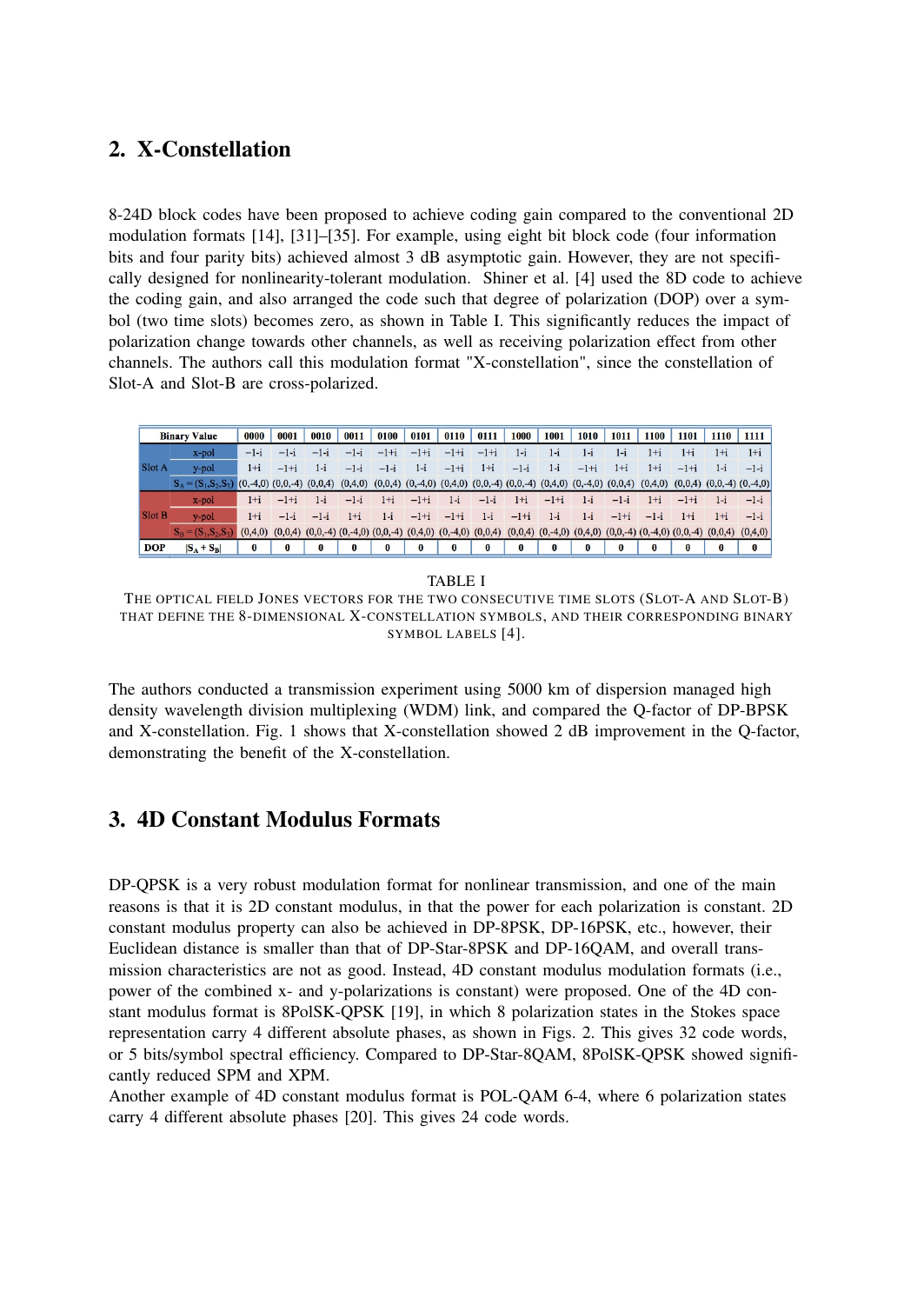

Fig. 1. The measured Q-factor for DP-BPSK (blue) and X-constellation (green) following 5000 km of high density WDM propagation [4].



Fig. 2. 8PolSK-QPSK modulation format [19].

format, that independence is removed.

In the next section, we review a family of 4D-2A8PSK modulation formats, which are also 4D constant modulus formats, covering multiple spectral efficiencies, and having large coding gain.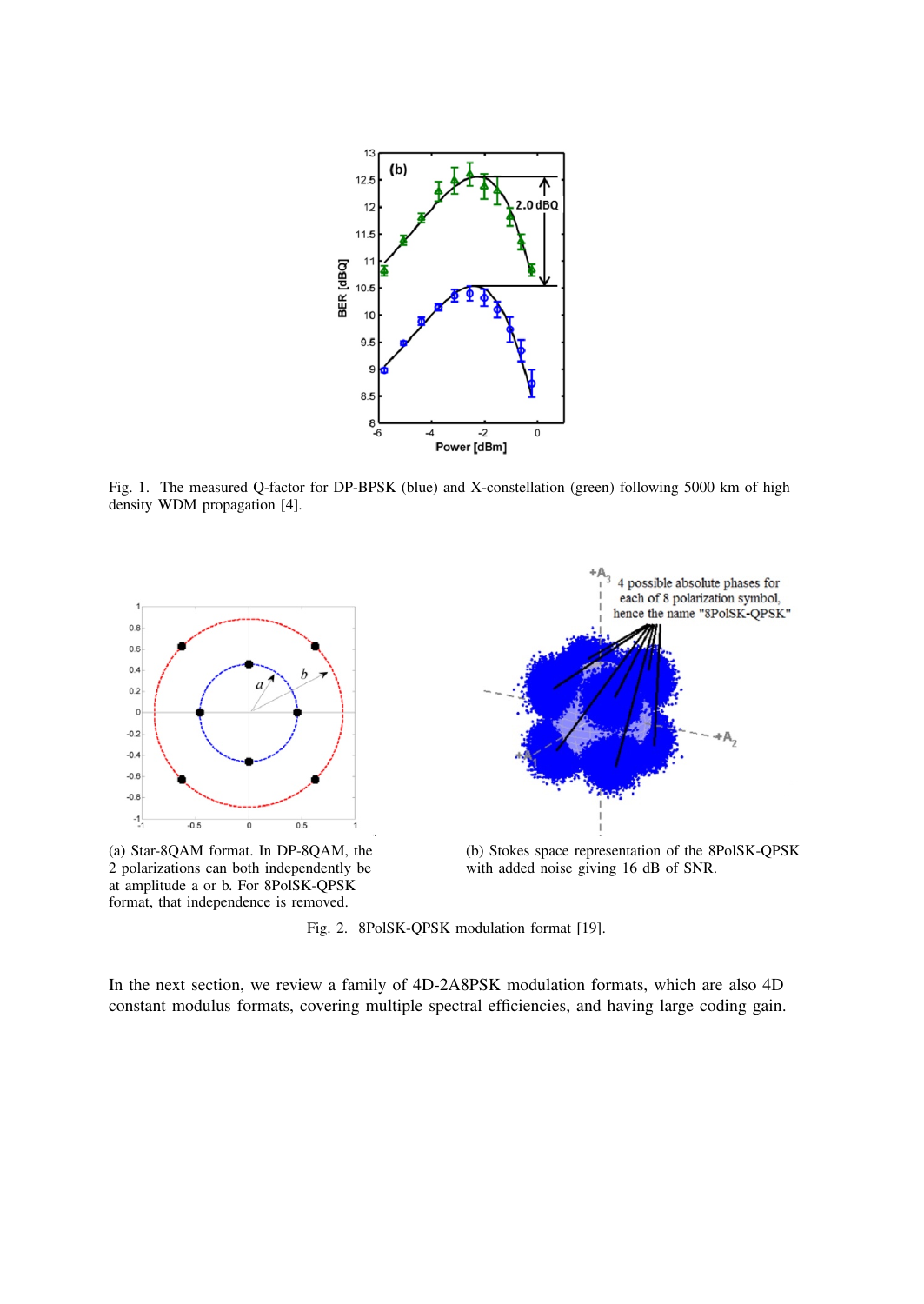## 4. 4D-2A8PSK

## 4.1. Generalized Mutual Information (GMI)

In order to compare the modulation formats, we first introduce a metric. Conventionally, pre-FEC bit error ratio (BER) has been used to predict post-FEC BER performance of hard decision (HD) FEC systems. However, pre-FEC BER cannot be directly applied to modern optical communications systems, which rely on soft-decision (SD) FEC coding based on bit-interleaved coded modulation (BICM). As an alternative performance measure applicable for SD-FEC systems, the BICM limit, called generalized mutual information (GMI), has been recently introduced to the optical research community for comparing multiple modulation formats [36], [37]. Several modulation formats have been compared using this metric [23], [38]. The normalized GMI can be obtained from the log-likelihood ratio (LLR) outputs of the demodulator at the receiver as follows [39]–[41]:

$$
I = 1 - \mathbb{E}_{L,b} \left[ \log_2 \left( 1 + \exp \left( (-1)^{b+1} L \right) \right) \right], \tag{1}
$$

where *b*, *L*, and  $\mathbb{E}[\cdot]$  denote the transmitted bit  $b \in \{0, 1\}$ , the corresponding LLR value, and an expectation (i.e., ensemble average over all LLR outputs *L* and transmitted bits *b*), respectively. We denote "normalized" GMI as the mutual information per modulation bit, not per modulation symbol. The normalized GMI can thus determine the maximum possible code rate of SD-FEC coding for BICM systems. Accordingly, multiplying the number of bits per symbol with the normalized GMI is equal to the achievable throughput per symbol.

In Fig. 3, we show the relationship between Q-factor calculated from pre-FEC BER and normalized GMI of four different modulation formats, i.e., DP-QPSK, D P-Star-8QAM, 6b4D-2A8PSK, and DP-16QAM. We will explain the 6b4D-2A8PSK modulation format in detail in Section 4-4. Here, the Q-factor is defined by

$$
Q_{\text{BER}}^2 = 2 \cdot \{ \text{erfc}^{-1} (2 \cdot \text{BER}) \}^2, \tag{2}
$$

which is a classical measure to calculate the required signal-to-noise ratio (SNR) to achieve the BER for binary-input additive white Gaussian noise (AWGN) channels. Here, erfc<sup>-1</sup>(·) denotes an inverse complementary error function. From Fig. 3, it can be seen that the identical pre-FEC BER (Q-factor) does not achieve the same BICM limit for different modulation formats, in particular at lower code rate regimes. At the normalized GMI of 0.85, the Q-factor ranges from 4.77 dB (BER =  $4.16 \times 10^{-2}$ ) to 4.86 dB (BER =  $4.01 \times 10^{-2}$ ), which correspond to the typical Q (BER) threshold of the state-of-the-art SD-FEC having a code rate of 0.8 [42], [43]. Considering this fact, we will use 0.85 as a target of the normalized GMI throughout the paper.

## 4.2. Generic 2A8PSK

The constellation of the 4D-2A8PSK family [26]–[29] is shown in Fig. 4. It is essentially 8PSK, with two different amplitudes represented by the radii,  $r_1$  and  $r_2$  (suppose  $r_1 \leq r_2$  without loss of generality). For the combined X- and Y-polarizations (i.e., 4D space), there are  $2^8 = 256$  possible combinations (i.e., 8 bits per 4D symbol). By superimposing a condition that two polarizations have complimentary radius, i.e., if  $r_1$  is chosen for one polarization, then  $r_2$  is used for the other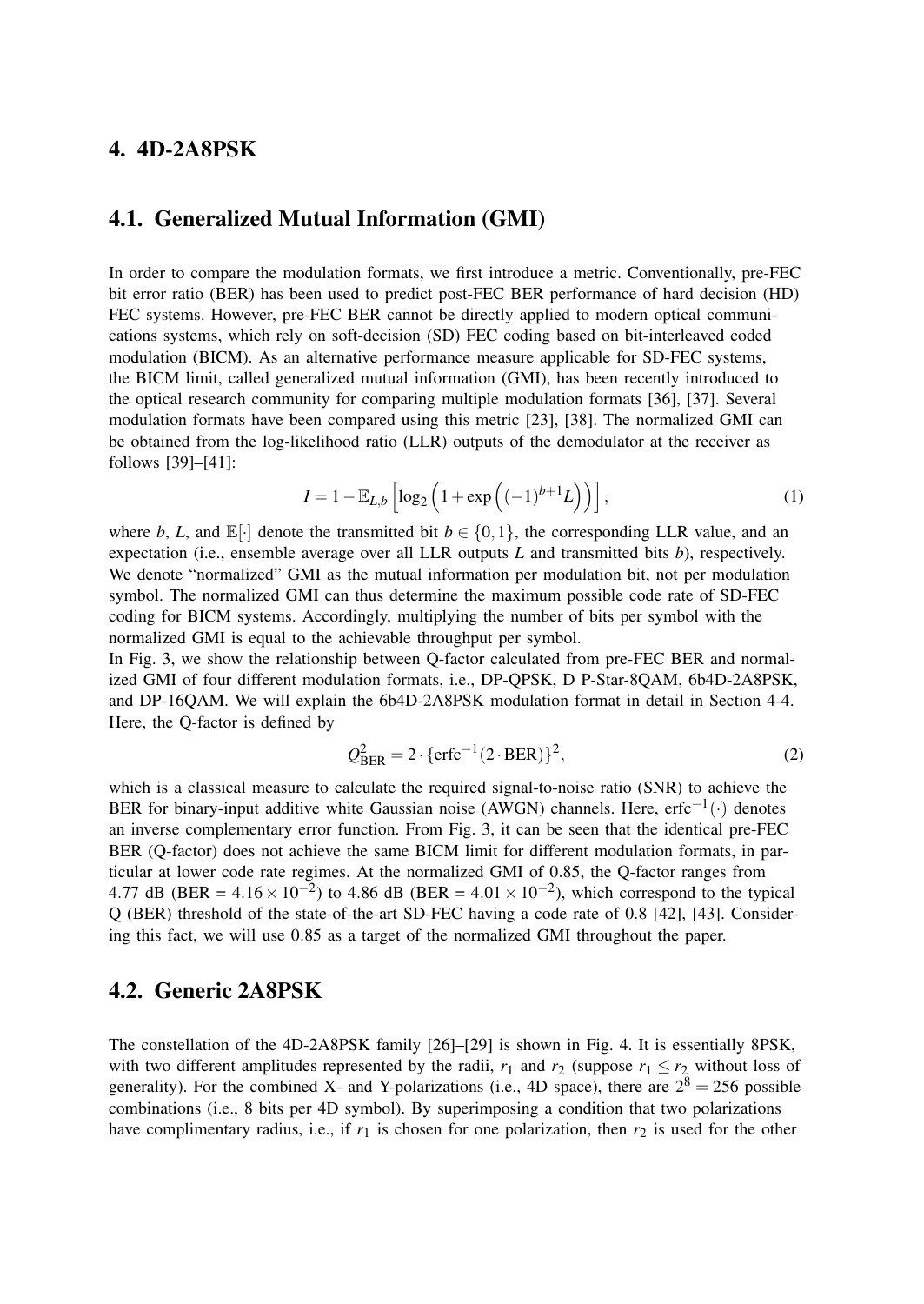

Fig. 3. Q-factor calculated from pre-FEC BER vs. normalized GMI for four modulation formats [30].

polarization, we can realize set-partitioned (SP) 4D codes, achieving 4D constant modulus property, leading to excellent nonlinear transmission characteristics. We define  $r_1/r_2 \leq 1$  as a ring ratio. If the ring ratio is equal to 1, the modulation format is reduced to regular DP-8PSK. Fig. 4 also includes the mapping rule of  $4D-2A8PSK$  [44]. Letting  $B[0],...,B[7]$  denote eight bits for modulation,  $B[0]-B[2]$  and  $B[3]-B[5]$  are used for the Gray-mapped 8PSK at X- and Ypolarizations, respectively. Whereas, *B*[6] and *B*[7] are used to determine the amplitude in X- and Y-polarizations, respectively. By properly choosing the best 32, 64, and 128 point constellations out of 256 combinations, we can obtain 32SP-, 64SP-, and 128SP-2A8PSK, for the spectral efficiency of 5, 6, and 7 bits/symbol, respectively. We also call these 5b4D-, 6b4D-, and 7b4D-2A8PSK for convenience.



Fig. 4. Constellation and bit-to-symbol mapping of 2A8PSK [30].

## 4.3. 5b4D-2A8PSK

For 5 bits/symbol, 5b4D-2A8PSK (i.e., 32SP-2A8PSK) can be constructed by a linear code, with five information (modulation) bits  $B[0]-B[4]$ , and three parity bits  $B[5]-B[7]$ . Since  $B[5]$  and  $B[6]$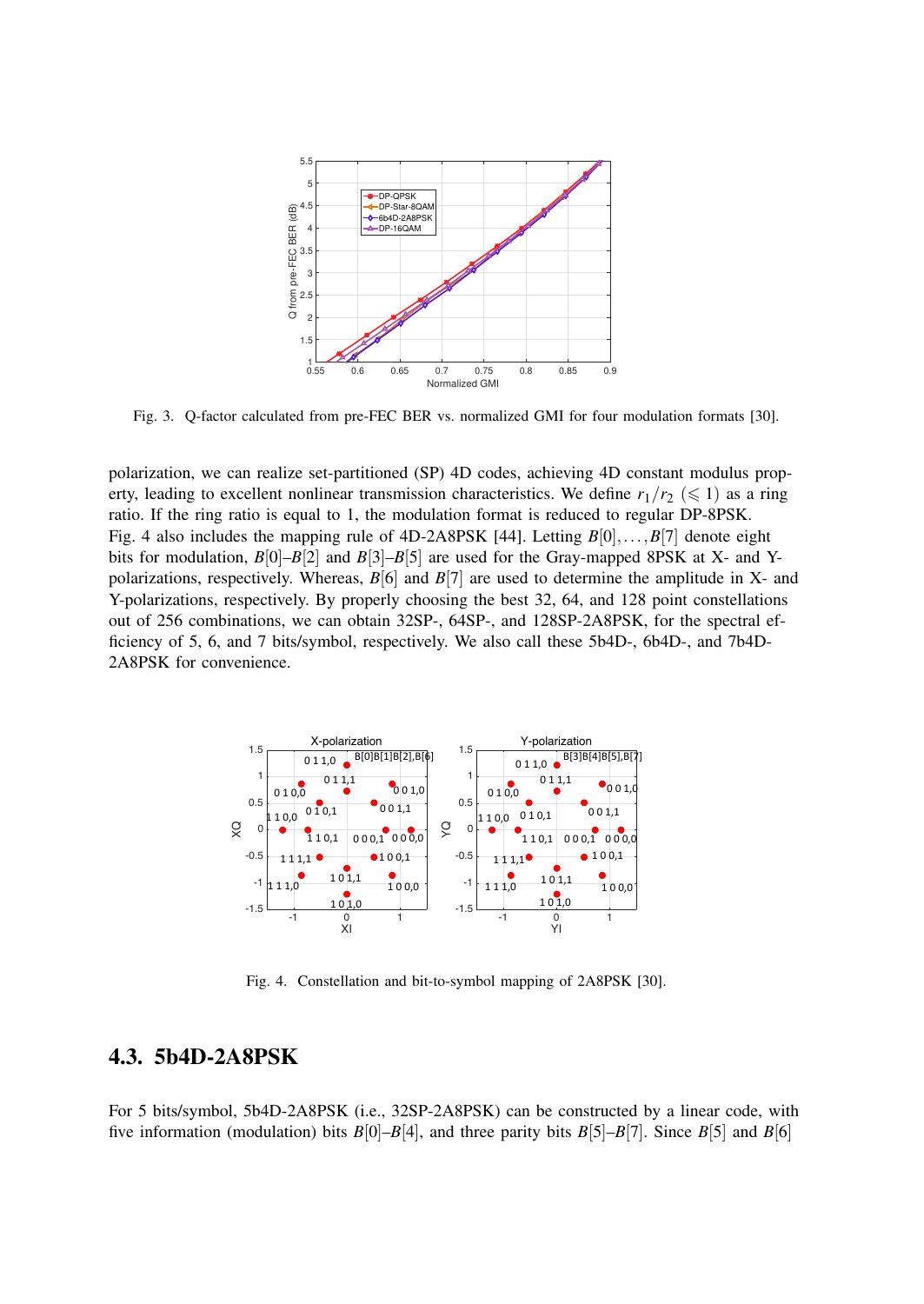each can be expressed as the linear combination of the five information bits, the total number of possible linear codes to be designed is  $2^{10} = 1024$ . We selected the best combination which gives the least required SNR for the target GMI of 0.85, through Monte-Carlo simulations.

In order to realize a 4D constant modulus format, the Y-polarization ring size is always the opposite of the X-polarization ring size. This is expressed by negating another parity bit  $B[6]$  for  $B[7]$ . Consequently, the parity-check equations for 5b4D-2A8PSK are expressed as follows:

$$
B[5] = B[0] \oplus B[1] \oplus B[2],\tag{3}
$$

$$
B[6] = B[2] \oplus B[3] \oplus B[4], \tag{4}
$$

$$
B[7] = \overline{B[6]},\tag{5}
$$

where  $\oplus$  and  $\overline{[\cdot]}$  denote the modulo-2 addition and negation, respectively. This code shows 0.25 dB improvement in the required SNR in the linear region compared to that of [29], which was constructed as a nonlinear code.

## 4.4. 6b4D-2A8PSK

In the case of 6b4D-2A8PSK (64SP-2A8PSK), *B*[6] is a parity bit of single-parity-check code which is an exclusive-or (XOR) of all the information bits  $B[0]-B[5]$ , protecting all information bits. Another parity bit  $B[7]$  is the negation of  $B[6]$  as used in 7b4D-2A8PSK. The best code for the target GMI of 0.85 (which we call Type A) was found to be

$$
B[6] = B[0] \oplus B[1] \oplus B[2] \oplus B[3] \oplus B[4] \oplus B[5],
$$
\n(6)  
\n
$$
B[7] = \overline{B[6]}.
$$
\n(7)

Note that this is the same code as described in [26].

## 4.5. 7b4D-2A8PSK

The simplest code in the 4D constant modulus 2A8PSK family is 7b4D-2A8PSK, which can also be considered as 128SP-2A8PSK. In this case, *B*[0]–*B*[6] are the information bits while there is only one parity bit at  $B[7]$ . In order to realize 4D constant modulus format, a single parity bit *B*[7] is used as follows:

$$
B[7] = \overline{B[6]}.
$$
 (8)

## 4.6. Other Modulation Formats for Comparison

In order to evaluate the performance of 5b4D-2A8PSK, we consider three other modulation formats having 5 bits/symbol spectral efficiency; i.e., 8PolSK-QPSK [19], 32SP-16QAM [11], and time-domain hybrid (TDH) modulation. 8PolSK-QPSK [19] was described in refsec:4DConstMod. 32SP-16QAM is a 4D modulation which is based on DP-16QAM. We used the parity rule described in [11] to generate 32 code words. We also evaluated TDH modulation using a 1:1 mixture of DP-QPSK and 6b4D-2A8PSK to generate 5 bits/symbol spectral efficiency on average.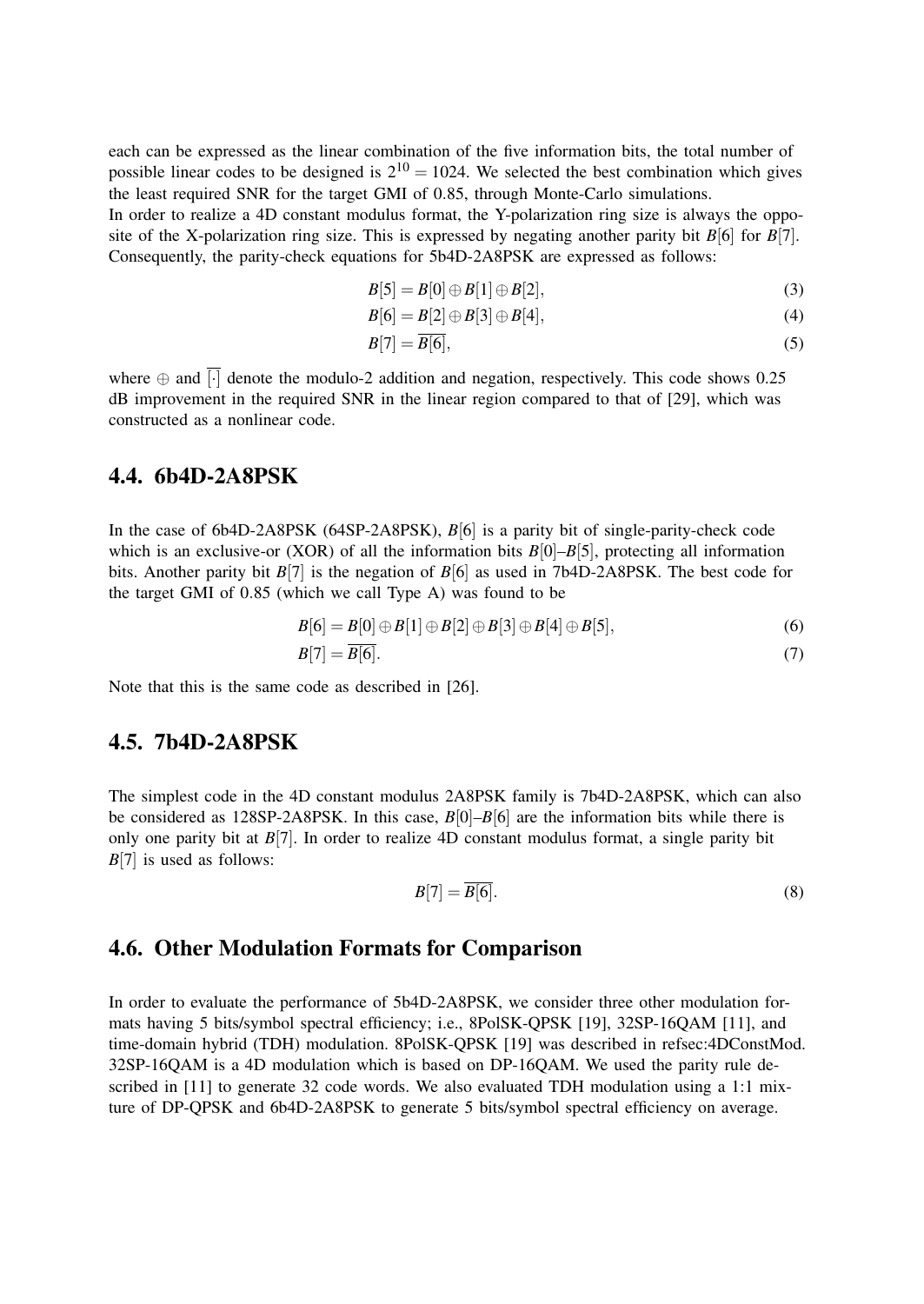For comparison with 6b4D-2A8PSK, we evaluated three other modulation formats of 6 bits/symbol spectral efficiency; specifically, DP-8PSK, DP-Star-8QAM, and DP-Circular-8QAM [23]. DP-8PSK and DP-Star-8QAM are standard modulation formats. DP-Circular-8QAM has one center point and seven circular constellation points, and has larger Euclidean distance than DP-8PSK. We followed the constellation and labeling as described in [23].

For 7b4D-2A8PSK comparison, two more modulation formats of 7 bits/symbol spectral efficiency are evaluated. 128SP-16QAM is a 4D modulation based on DP-16QAM, where the parity rule described in [11] is used to generate 128 code words. TDH modulation using 1:1 mixture of 6b4D-2A8PSK and DP-16QAM is also simulated. In addition, we simulated  $(7/8) \times 34$ GBd DP-16QAM to compare for the same data rate.

## 4.7. Nonlinear Transmission Characteristics

#### *1) Simulation Procedure:*

We simulated transmission performance over a 2,000 km DM link at a rate of 34 GBaud per channel to investigate the effect of high fiber nonlinearity. At the transmitter, pulses were filtered by a root-raised-cosine (RRC) filter with a roll-off factor of 10%. Eleven WDM channels using the same modulation format were simulated with 37.5 GHz spacing and no optical filtering. The link comprised 25 spans of 80 km non-zero dispersion shifted fiber (NZDSF) with loss compensated by Erbium-doped fiber amplifiers (EDFAs). In order to quantify performance over the nonlinear fiber link for multiple modulation formats, a span loss budget was used as a performance metric [46], which is defined as,

$$
\text{Span Loss Budget} = 58 + P - \text{ROSNR} - 10 \log_{10}(N) - \text{NF}, \tag{9}
$$

where  $P$  is the launch power per channel expressed in dBm, ROSNR is the required OSNR to achieve the target GMI in dB, *N* is the number of spans, and NF is the noise figure of the ED-FAs in dB.

NZDSF parameters were,  $\gamma = 1.6$  /W/km;  $D = 3.9$  ps/nm/km;  $\alpha = 0.2$  dB/km. Other fiber effects such as dispersion slope and polarization mode dispersion (PMD) were not simulated. At the end of each span, 90% of the chromatic dispersion was compensated as a lumped linear dispersion compensator. Dispersion pre-compensation was applied at the transmitter side using 50% of the residual dispersion of the full link. The rest of the dispersion is compensated just before the receiver.

An ideal homodyne coherent receiver was used, with an RRC filter with a roll-off factor of 10%, followed by sampling at twice the symbol rate. For adaptive equalization, we used a time-domain data-aided least-mean-square equalizer which uses the transmitted data directly as the training sequences for simplicity. A discussion on a more realistic equalizer will be given in Section 4-9. We did not use carrier phase estimation (CPE) in Sections 4-7 and 4-8.

All the optical noise due to the EDFA is loaded just before the receiver. In order to evaluate the system margin, we varied the optical signal-to-noise ratio (OSNR) with excessive noise loading such that the target GMI is reached. The obtained required OSNR is used to calculate the span loss budget as in (9). An EDFA noise figure of 5 dB is assumed for the span loss budget calculations.

Note that in DM links it is known that there is some difference in simulated nonlinear transmission performance between having all noise loaded at the receiver (our case) and distributed noise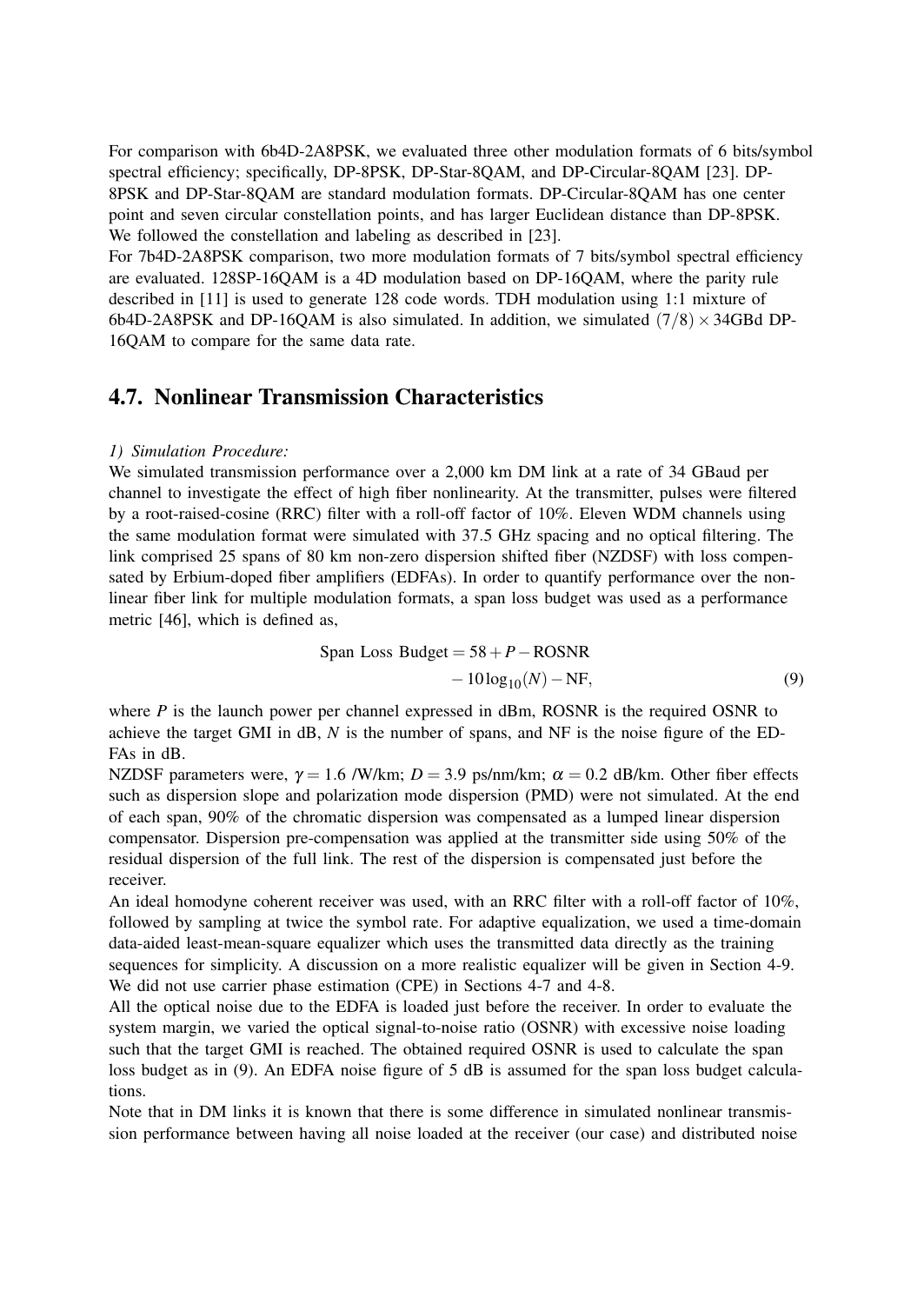at each EDFA, depending on the modulation format [47]. For XPolM and WDM (SPM+XPM+XPolM) cases the difference is generally small, whilst for SPM and XPM the noise-loaded case may somewhat underestimate the nonlinear impact (where the performance gap is smaller at baud rates ≥ 28 GBaud). More detailed analysis regarding this gap is beyond the scope of this work.

#### *2) 5 bits/symbol Formats:*

Four 5 bit/symbol formats were compared as shown in Fig. 5. In this case, the ring ratio  $r_1/r_2 =$ 0.61 is optimized for 5b4D-2A8PSK for maximizing the span loss budget. Note that ring ratio is not a sensitive parameter, and in fact between 0.56 and 0.66, the peak span loss budget changed only by 0.03 dB.

The span loss budget for 32SP-16QAM reduces quickly due to large power variations, since it is based on 16QAM. On the other hand, 8PolSK-QPSK [19] has 0.65 dB worse OSNR for the linear case, the saturation characteristics is very similar to 5b4D-2A8PSK, due to its 4D constant modulus property. TDH modulation using a 1:1 mixture of DP-QPSK and 6b4D-2A8PSK has constant modulus property at each time slot. However, we used an optimized power allocation for TDH modulation (i.e., 6b4D-2A8PSK has 2.7 dB higher power than DP-QPSK), and there is a power fluctuation between time slots, causing some penalty due to the nonlinearity. Overall, 5b4D-2A8PSK has the higher maximum span loss budget by 0.5 dB over the TDH modulation, by 0.9 dB over 8PolSK-QPSK, and by 1.8 dB over 32SP-16QAM.

#### *3) 6 bits/symbol Formats:*

Four 6 bits/symbol modulation formats were compared as in Fig. 6. The optimized ring ratio was  $r_1/r_2 = 0.65$  for 6b4D-2A8PSK to maximize the span loss budget. It is observed that the maximum span loss budget for 6b4D-2A8PSK is higher than DP-Circular-8QAM, DP-8PSK, and DP-Star-8QAM by 0.6 dB, 0.5 dB, and 1.6 dB, respectively.



Fig. 5. Span loss budget of four 5 bits/symbol modulation formats as a function of launch power for the DM link [30].



Fig. 6. Span loss budget of four 6 bits/symbol modulation formats for the DM link [30].

#### *4) 7 bits/symbol Formats:*

Fig. 7 shows performance comparison among three 7 bit/symbol formats at 34 GBd and DP-16QAM of the same data rate ( $7/8 \times 34$  GBd). Here, the ring ratio of  $r_1/r_2 = 0.59$  is chosen for 7b4D-2A8PSK to maximize the span loss budget. Here, TDH modulation uses a 1:1 mixture of 6b4D-2A8PSK and 128SP-QAM, whose optimized power ratio was 0.1 dB. We can see that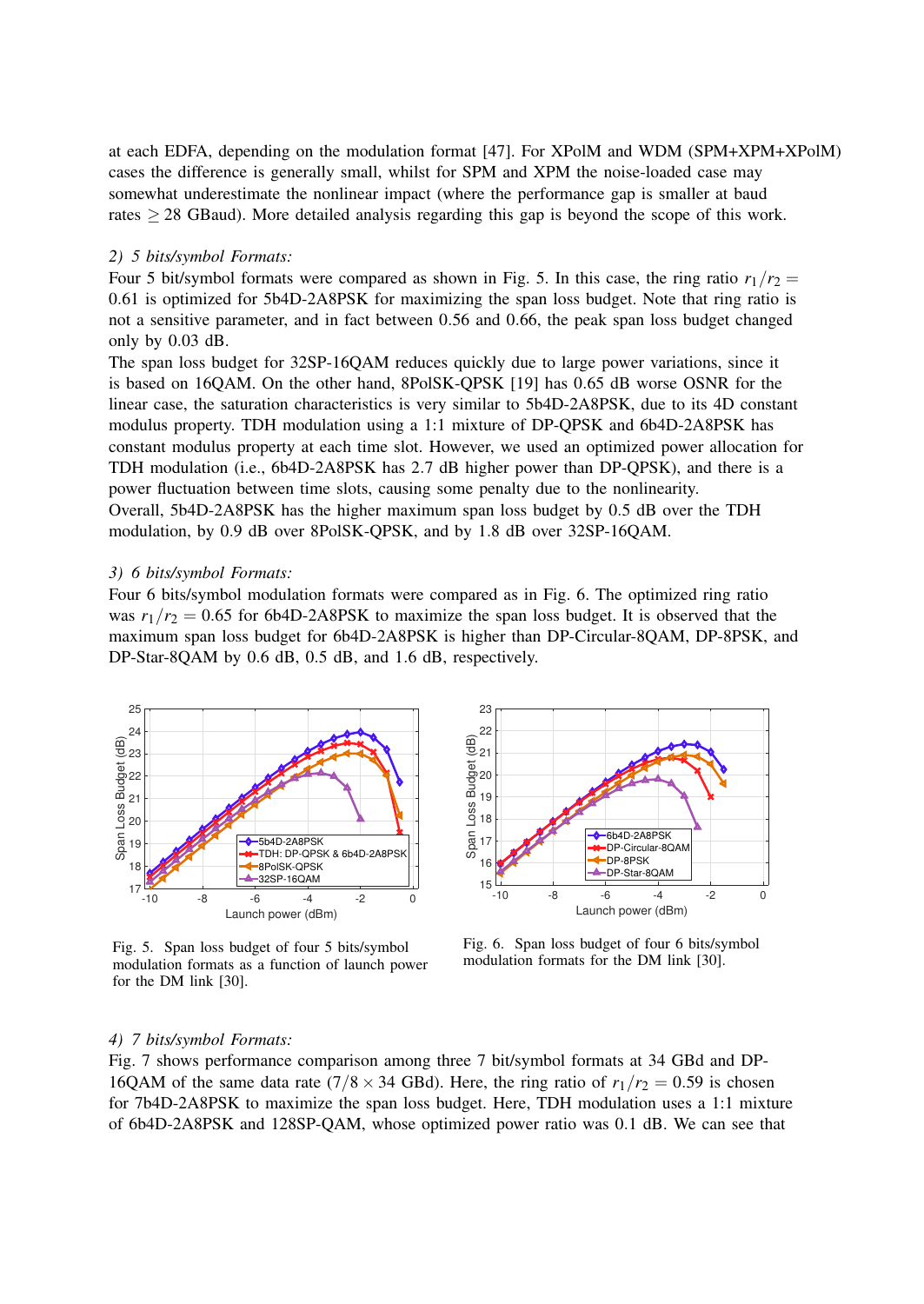7b4D-2A8PSK outperformed THD modulation,  $128SP-16QAM$ , and  $(7/8) \times 34GBd$  DP-16QAM by 0.7 dB, 1.4 dB, and 2.2 dB, respectively.



Fig. 7. Span loss budget of three 7 bits/symbol modulation formats at 34 GBd and DP-16QAM with the same data rate  $(7/8 \times 34 \text{ GBd})$  as a function of launch power for the DM link [30].



Fig. 8. Summary of the peak span loss budget for the DM link. Blue circles connected with lines are for the three 4D-2A8PSK formats, DP-QPSK, and DP-16QAM. Green squares are for TDH modulation formats, and red triangles are for other modulation formats shown in Figs. 5–7 [30].

#### *5) Summary for DM Link:*

The summary of the peak span loss budget for the DM link is shown in Fig. 8. The circles connected by the dashed lines include DP-QPSK, 5b4D-, 6b4D-, 7b4D-2A8PSK, and DP-16QAM, all at 34 GBd. Squares are taken from TDH modulation formats, and triangles are from other modulation formats in Figs. 5–7. This shows that the 4D-2A8PSK family fills the gap between DP-QPSK and DP-16QAM almost linearly (in the dB domain), and each one offers a solid improvement compared to the conventional modulation formats. Also, note that DP-QPSK is a member of 4D-2A8PSK family with specific parity-check equations and ring ratio of 1.

*6) 5 bits/symbol in Dispersion Uncompensated Link:* In order to evaluate the transmission characteristics of various modulation formats under a reduced nonlinearity situation, we also simulated the link with 50 spans of 80 km standard single mode fiber (SSMF) without inline dispersion compensation. SSMF parameters are,  $\gamma = 1.2$  /W/km;  $D = 17$  ps/nm/km;  $\alpha = 0.2$  dB/km. No dispersion pre-compensation was used. The target GMI remained the same at 0.85. Fig. 9 shows the span loss budget of the four modulation formats for the spectral efficiency of 5 bits/symbol, as an example. Overall, the differences among the modulation formats are smaller than the case of DM-NZDSF link. 5b4D-2A8PSK still shows the highest budget, outperforming TDH of DP-QPSK and 6b4D-2A8PSK, 8PolSK, and 32SP-8QAM by 0.2 dB, 1.0 dB, and 0.8 dB, respectively. For dispersion uncompensated links, TDH and 32SP-16QAM did not suffer as much as they did in the DM case. This may be due to the weaker nonlinear distortion in the uncompensated SSMF links compared to DM-NZDSF links.

## 4.8. Separated Nonlinear Effects

In order to understand the source of the benefit of 4D constant modulus modulation, we conducted additional simulations with separated nonlinear components, based on the method pro-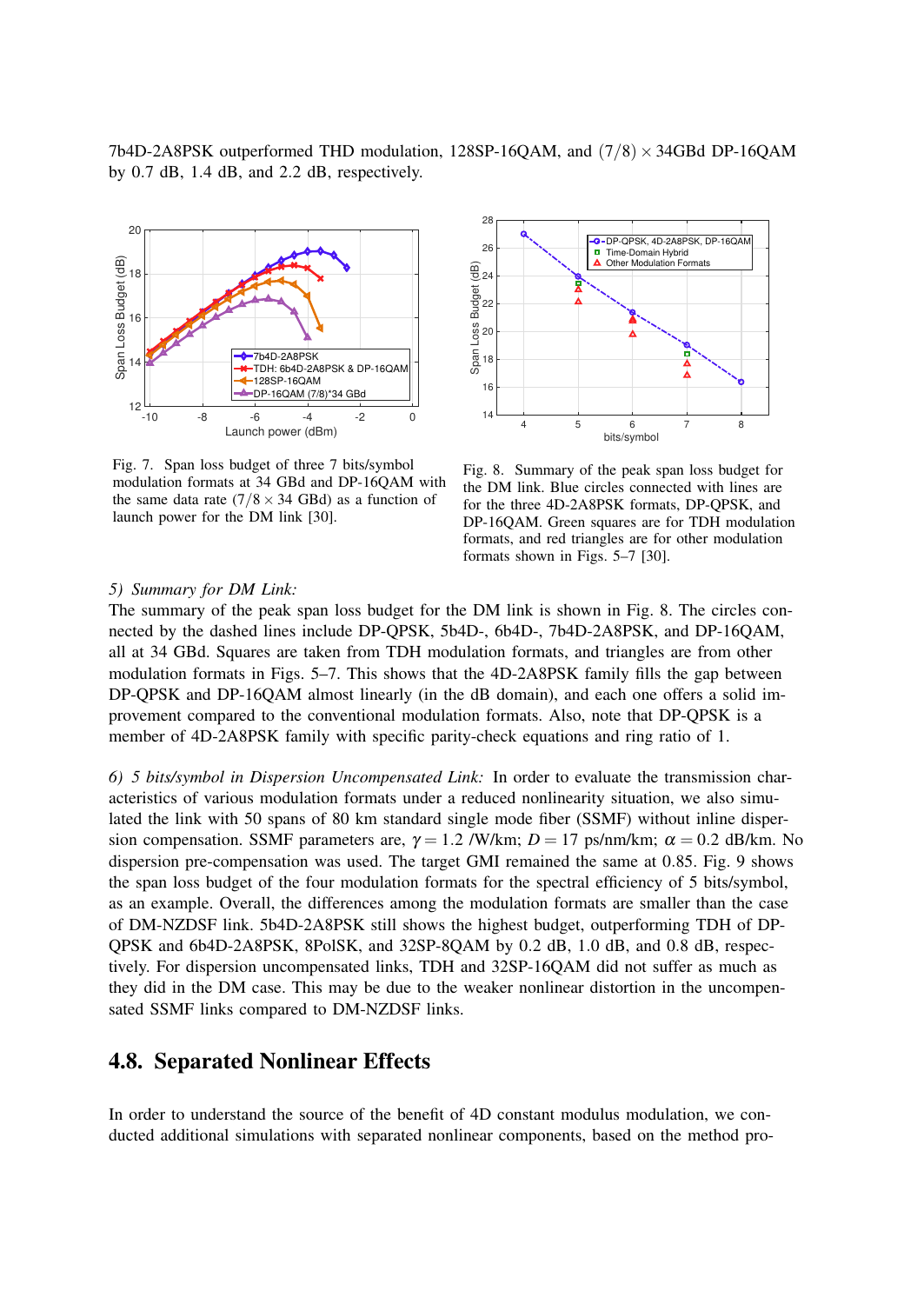

Fig. 9. Span loss budget of four 5 bits/symbol modulation formats as a function of launch power for the dispersion unmanaged link [30].

posed in [48]. Using this method, we can evaluate the nonlinear transmission performance with selective nonlinear effects of SPM, XPM, and XPolM.

In Fig. 10, we plot the calculated Q-factor as a function of the OSNR for 6b4D-2A8PSK and DP-Star-8QAM in the DM link (same simulation parameters as Section 4-71). Here, we use the recently proposed Q-factor definition based on GMI not pre-FEC BER, as follows [44]:

$$
Q_{\text{GMI}}^2 = \{0.5 \cdot J^{-1}(\text{GMI})\}^2,\tag{10}
$$

where  $J^{-1}(\cdot)$  is the inverse J function, widely used in extrinsic information transfer chart analysis [39]. The inverse J function is well approximated by

$$
J^{-1}(I) \simeq \begin{cases} a_1 I^2 + b_1 I + c_1 \sqrt{I}, & 0 \le I \le I^*, \\ -a_2 \ln[b_2(1-I)] - c_2 I, & I^* \le I \le 1, \end{cases}
$$
(11)

$$
I^* = 0.3646,
$$
  
\n $a_1 = 1.09542,$   
\n $a_2 = 0.706692,$   
\n $b_1 = 0.214217,$   
\n $b_2 = 0.386013,$   
\n $c_1 = 2.33727,$   
\n $c_2 = -1.75017.$ 

The above Q-factor based on GMI in (10) is a generalized extension from the conventional Qfactor based on BER in (2) so that we can measure the effective SNR to achieve same post-FEC BER performance with SD-FEC systems. While both definitions provide exactly same Q performance in binary-input AWGN channels, the generalized Q-factor can predict SNR gain more accurately compared to the conventional Q-factor for BICM systems using high-order highdimensional modulation and SD-FEC coding.

The curves denoted with 'AWGN' in Fig. 10 show the case when the nonlinear effects are ignored, and the curves represented with 'SPM', 'XPM', and 'XPolM' indicate that these nonlinear components are added individually. The curve with 'SPM+XPM+XPolM' shows the case when all of these nonlinear effects are taken into account. The launch power is set to be −4 dBm, which gives the maximum span loss budget for DP-Star-8QAM. OSNR of 15.2 dB corresponds to a normalized GMI of 0.85 at this launch power.

Fig. 11 re-plots the simulated Q versus separated nonlinearity under the condition of 15.2 dB OSNR. Q in the linear case (AWGN) is higher for 6b4D-2A8PSK than DP-Star-8QAM by 0.4 dB. The contributions from SPM and XPM in 6b4D-2A8PSK are much smaller than those in DP-Star-8QAM. It verifies that 4D-2A8PSK family can be robust against XPM and SPM nonlin-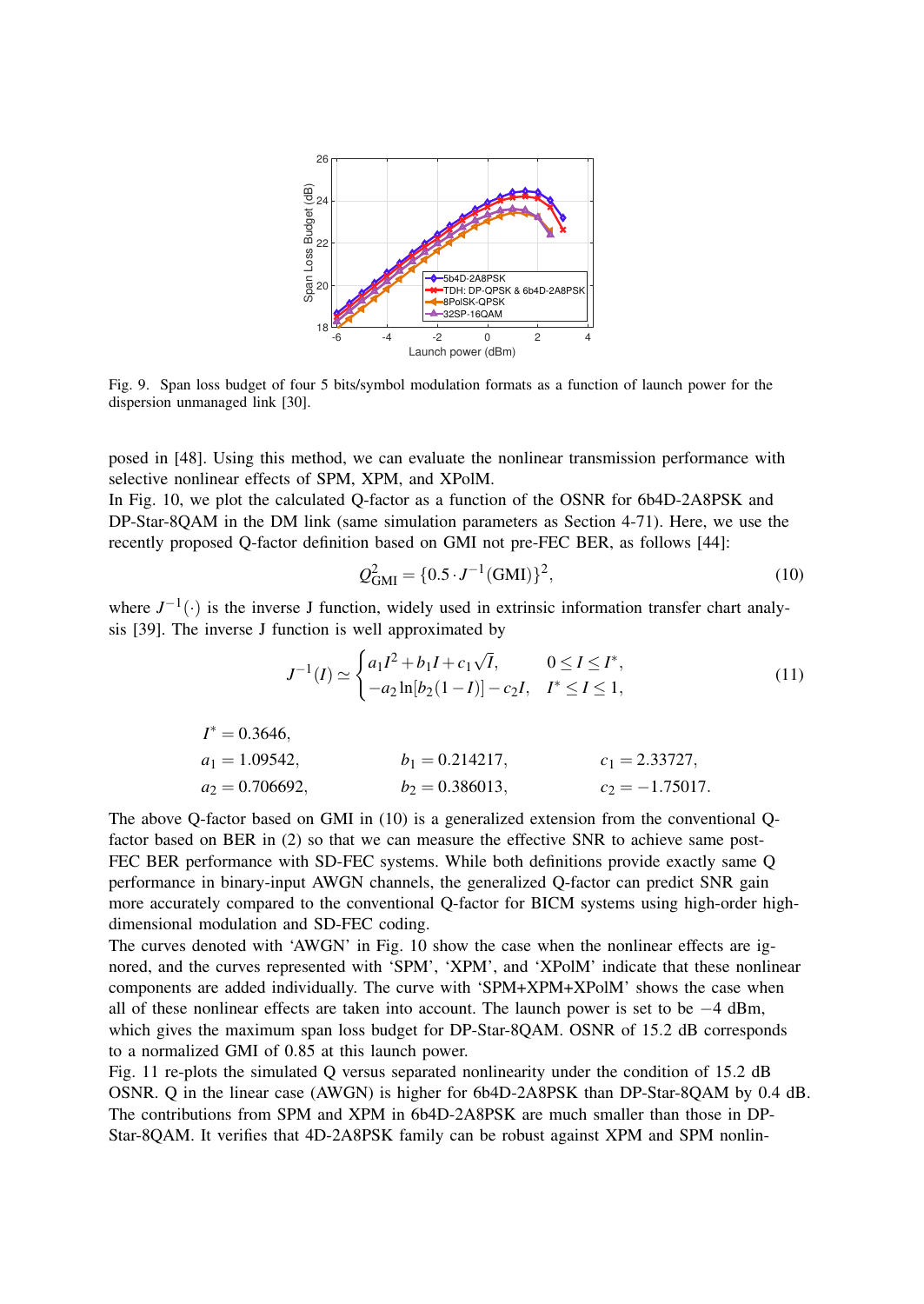

Fig. 10. Q-factor as a function of OSNR for 6b4D-2A8PSK and DP-Star-8QAM with separated nonlinear effects at a launch power of −4 dBm [30].



Fig. 11. Q-factor for 6b4D-2A8PSK and DP-Star-8QAM with separated nonlinear effects at a launch power of −4 dBm and OSNR of 15.2 dBm [30].

earity. On the other hand, the contribution of XPolM is similar in 6b4D-2A8PSK and DP-Star-8QAM (more specifically, Q degradation from AWGN is comparable for both modulation formats). This is because power in the individual polarization in 6b4D-2A8PSK fluctuates over symbol time even though this has a 4D constant modulus property. This result is consistent with the report in [19], where another 4D constant modulus modulation format 8PolSK shows a significant reduction in SPM and XPM, but not XPolM.

As explained in Section 4-71, we assumed PMD to be zero. In reality, PMD varies from fiber plant to fiber plant, and XPolM is generally decreased by higher PMD [49]. As shown in Figs. 10– 11, the dominant nonlinear degradation for 4D-2A8PSK comes from XPolM, and hence, the benefit of 4D-2A8PSK family may be even more significant in the presence of high PMD.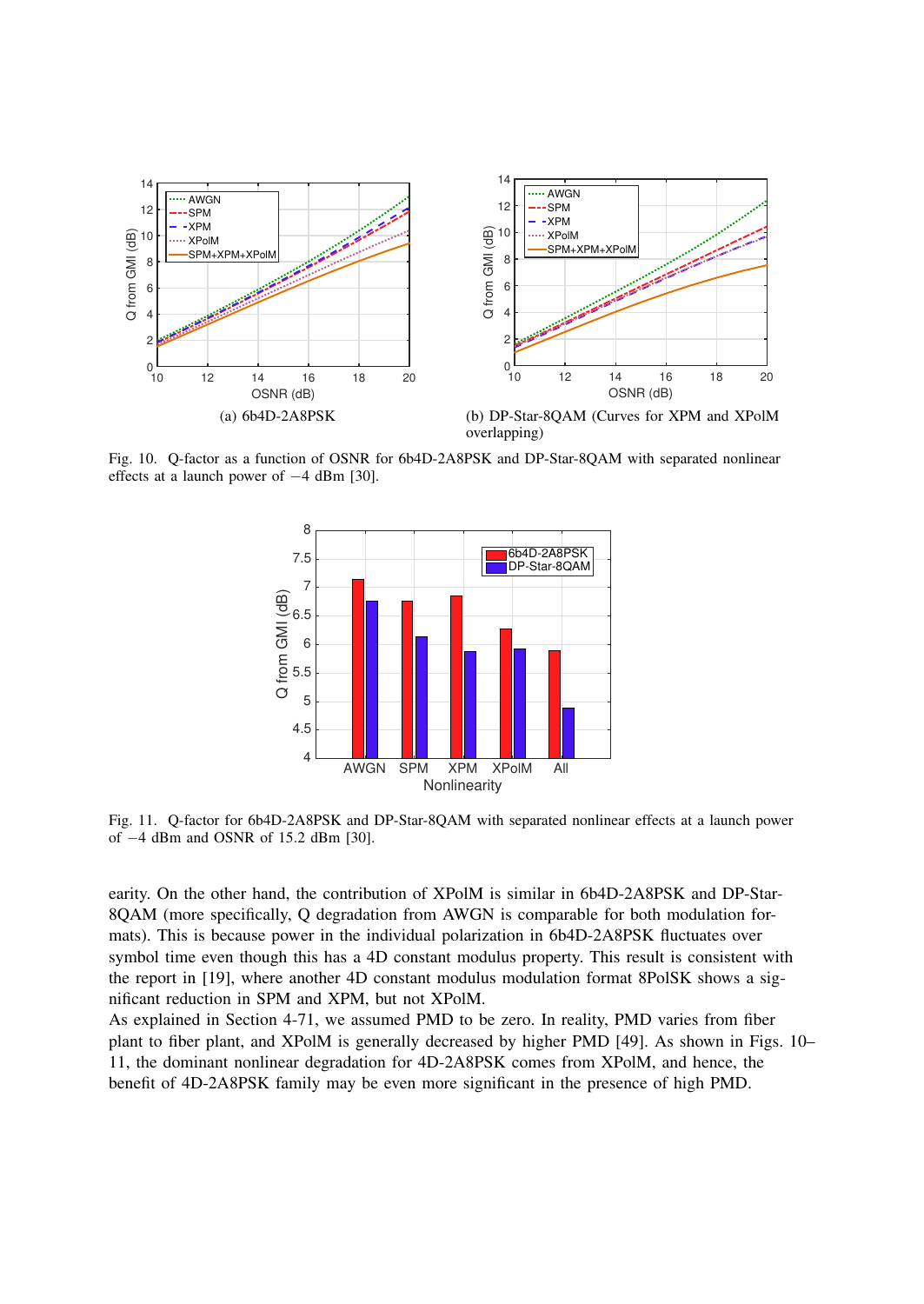

Fig. 12. Soft-demapping circuit for 6b4D-2A8PSK [44]

## 4.9. DSP Algorithm

#### *1) Adaptive Equalizer:*

So far, in order to analyze the fundamental potential of 4D-2A8PSK family, we used an idealized data-directed least-mean-square equalizer. In this section, we briefly address the performance impact with more realistic equalizers [50], [51] for practical implementation. First, we consider a conventional radius-directed equalizer (RDE) [51] for 6b4D-2A8PSK, where the decision on the ring is carried out on each polarization independently. In this case, we observed a degradation of 0.12 dB and 0.10 dB in span loss budget compared to the idealized leastmean-square equalizer, respectively, at a launch power of  $-10$  dBm and  $-4$  dBm. We then took advantage of 4D constant modulus property, by using the relative power of polarizations for soft decision of the ring radii. For soft-decision information, we used a sigmoid function  $S(x) = 1/(1 + e^{-x/a})$ , where *a* is a parameter to determine the softness, and *x* is a relative power of two polarizations. In this manner, we could compensate for the degradation by 0.07 dB from the conventional RDE. Overall, the net degradation due to the realistic adaptive equalizer compared to the ideal one is no greater than 0.05 dB.

#### *2) LLR Computation:*

For SD-FEC, it is necessary to calculate log-likelihood ratio (LLR) with moderate circuit complexity. Recently, a new algorithm was proposed for fast-decoding and LLR-computation for high-order set partitioned 4D-QAM formats [52]. It was then extended to 6b4D-2A8PSK to use two lookup tables [44]. The schematic of the soft-demapping circuit is shown in Fig. 12. , and also used the asymmetry between the radial and the axial LLR and the offline processing of the experimental data showed only a small power penalty [44]. It also used the LLR calculation method robust against residual phase noise [53].

## 4.10. Experiment

We have also conducted a transmission experiment comparing 6b4D-2A8PSK and DP-Star-8QAM [44]. The signals were either 6b4D-2A8PSK or DP-Star-8QAM modulated at 32 GBaud and filtered with a root-riased cosine filtere with a roll-off factor of 0.15. 70 channels were spaced at 50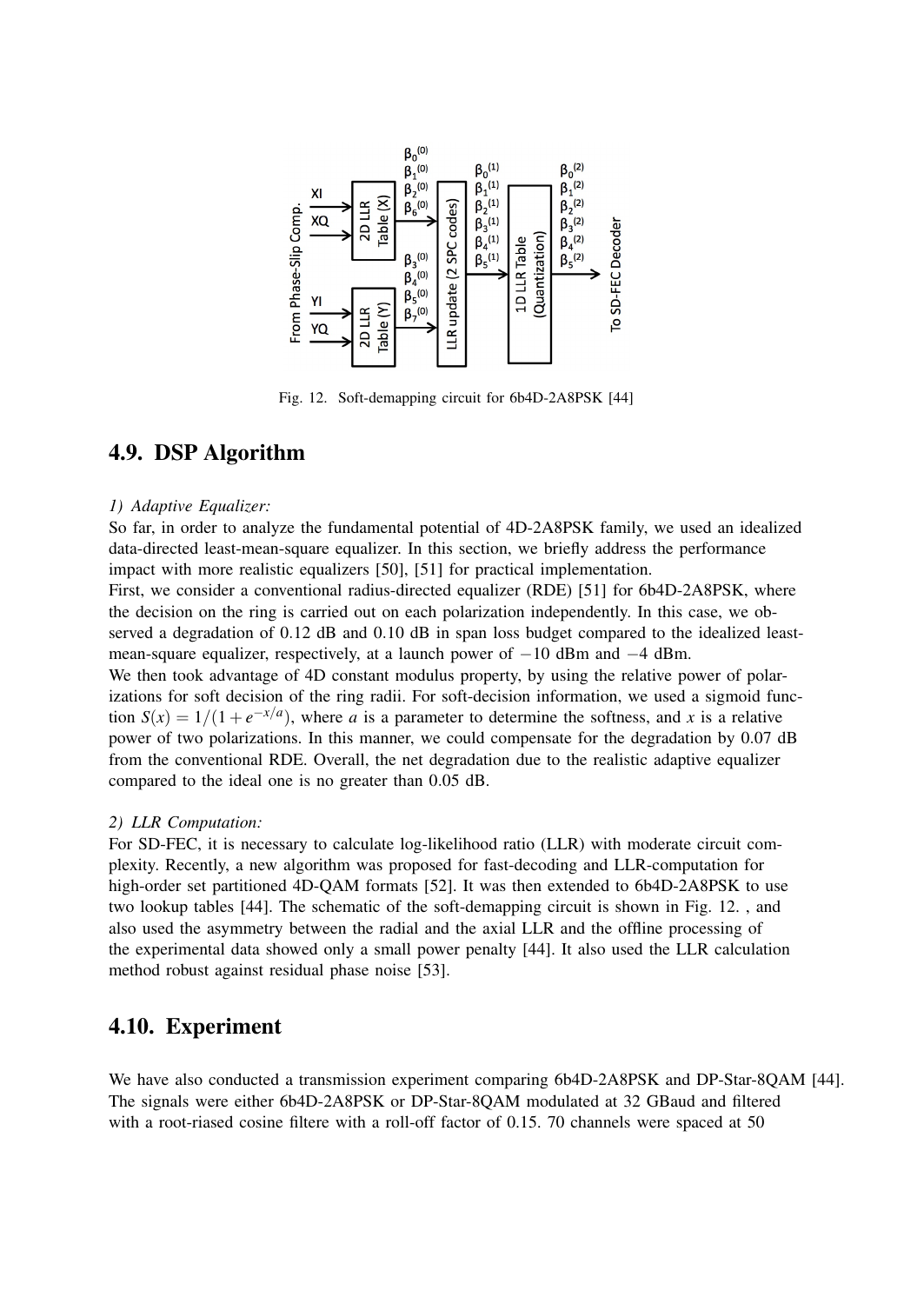GHz spacing. The transmission line was 1,260 km, having an average span length of 70 km. Chromatic dispersion was managed in-line by the mixture of non-zero dispersion shifted fibre (NZDSF) having negative local CD of -3 ps/nm and standard single-mode fibre (SSMF). In the receiver side, the signal stored by 64 GS/s analogue-to-digital converters (ADCs) was processed offline, which included CD compensation, adaptive equalization with constant modulus algorithm for initial convergence and radius directed equalization afterward, carrier recovery (CR) with multi-pilot algorithm [50] having an window size of 63, pilot-aided phase-slip recovery, and the proposed soft-demapping as desribed in Sec. 4-9.

Figure 14 shows the experimental results; Fig. 14 (a) is Q from GMI as a function of launched power. In the case of ideal soft-demapping (only 16 level quantization for SD-FEC decoding was applied), we observed 0.6 dB improvement at maximum Q by 4D-2A8PSK compared to DP-Star-8QAM. The proposed technique had performance degradation of 0.15 dB and 0.06 dB for 4D-2A8PSK and DP-Star-8QAM, respectively, compared to the ideal LLR. The overall performance gain of 0.5 dB was still significant in the highly nonlinear transmissions. FIg. 14 (b) shows required OSNR, which was calculated by loading noise at the receiver DSP to emulate OSNR decrease. The target normalized GMI was set to 0.92, which was close to 20.5% SD-FEC limit [56]. The proposed soft-demmaping worked even at such low OSNR conditions and 4D-2A8PSK outperformed DP-Star-8QAM as the launched power increase.





Fig. 13. Experimental setup [44]. Fig. 14. Experimental result of (a) Q from GMI and (b) required OSNR for two types of LLR calculation: ideal (dotted line) and the proposed in Fig. 12 (solid line) [44].

## 4.11. Time Domain Hybrid Modulation

TDH modulation has been studied considerably to cover a wide range of channel conditions, due to its flexibility in choosing the nearly arbitrary spectral efficiency [12], [54], [55]. As the constituent modulation formats, we use DP-QPSK (4 bits/symbol) and QP-16QAM (8 bits/symbol) in conjunction with 5b4D, 6b4D, and 7b4D-2A8PSK to widen the range of TDH [57]. For a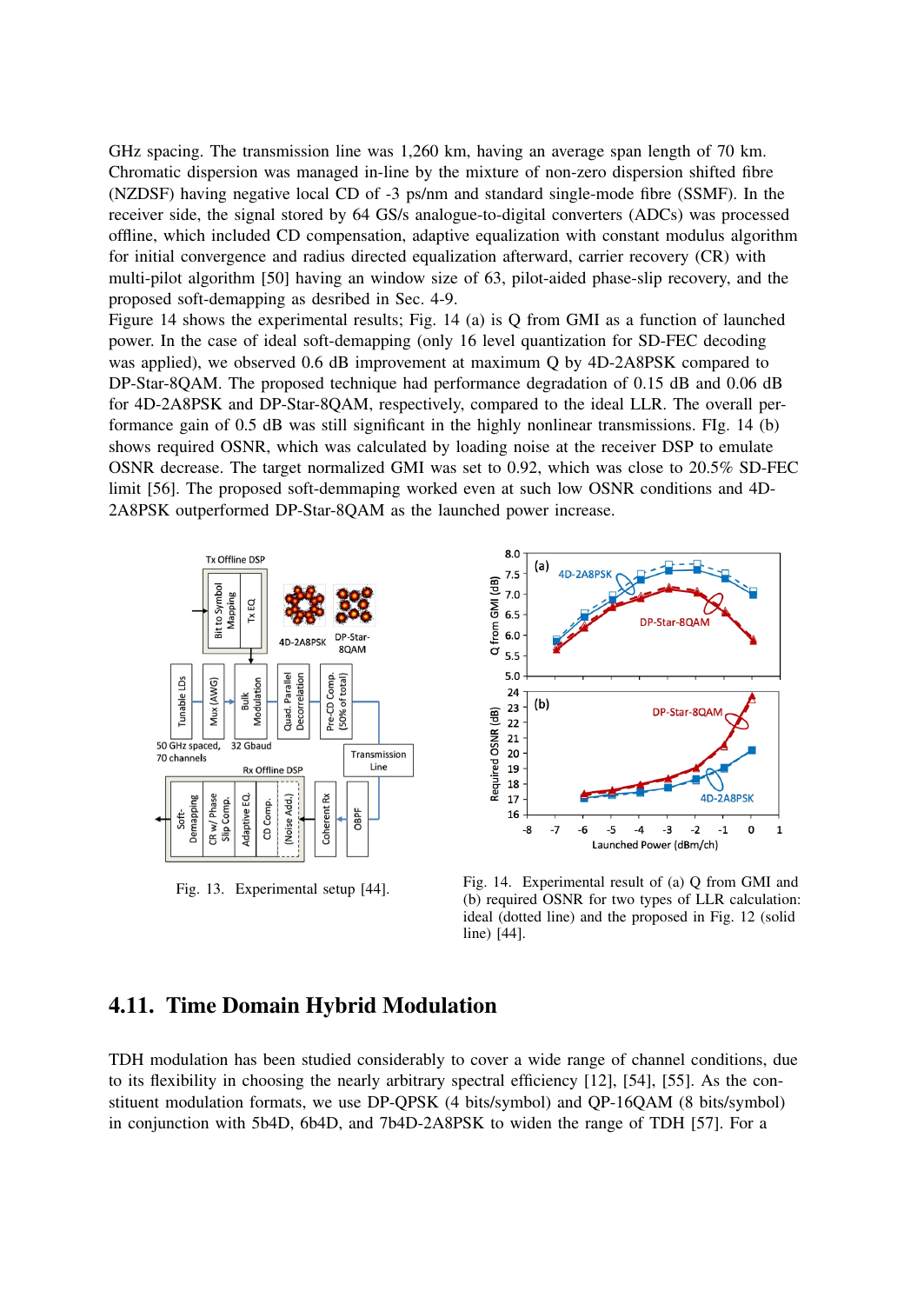comparison, we also use TDH modulation using conventional modulation formats, i.e., DP-QPSK, 32SP-QAM, DP-Star-8QAM (S8QAM), 128SP-QAM, and DP-16QAM. The benefit of the 4D-2A8PSK family is the 4D constant modulus property. In other words, there is no compromise in choosing the power ratio (ratio between the two modulation formats). On the other hand, conventional formats experience power fluctuations, causing compromise in the power ratio [29], [57].

We simulated transmission performance over the same link condition as described in Sec. 4.7. For 5b4D, 6b4D, and 7b4D-2A8PSK formats, we choose the ring ratio of 0.60, 0.65, and 0.59 for the best nonlinear performance. For all the THD modulation, we use 1:1 ratio with alternating formats, however, in actual systems, any arbitrary ratio can be used. The important parameter for TDH is the power ratio, i.e., how much power will be allocated for each time slot. We optimize the power ratio for the best nonlinear performance.

Fig. 15 shows the calculated span loss budget for 4-6 bits/symbol modulation formats, including the 2A8PSK-based and the conventional TDH modulation. DP-QPSK and 6b4D-2A8PSK data are also included as a reference. Fig. 16 shows the span loss budget for 6.5-8 bits/symbol modulation formats. From these figures, we can see that the TDH modulation based on 2A8PSK has much better nonlinear performance than that based on the conventional modulation formats, due to their constant modulus property.

The peak span loss budget for various spectral efficiency is shown in Fig. 17. Here, 4.5, 5.5, 6.5, 7.5 bits/symbol TDH based on 2A8PSK used DP-QPSK, 5b4D-2A8PSK, 6b4D-2A8PSK, 7b4D-2A8PSK, and DP-16QAM. TDH based on the conventional formats used DP-QPSK, 32SP-QAM, S8QAM, 128SP-QAM, and DP-16QAM. We observed 1.3, 1.6, 1.6, and 0.6 dB increase in peak span loss budget, when TDH used 2A8PSK, at 4.5, 5.5, 6.5, and 7.5 bits/symbol, respectivety. This shows the versatility of the 4D-2A8PSK family.



Fig. 15. Span loss budget for various modulation formats in the range of 4 - 6 bits/symbol [57].



Fig. 16. Span loss budget for various modulation formats in the range of 6.5 - 8 bits/symbol [57].

## 4.12. 3.5 bits/symbol Modulation Format

Grassmann code [4], [58] to be robust against state of polarization (SOP) rotation including cross polarization modulation (XPolM) as described in Sec. 2. We investigated a Grassmann codebased 7-bit 8D code [59], whose schematic is shown in Fig. 18. 2-ary amplitude QPSK (2AQPSK)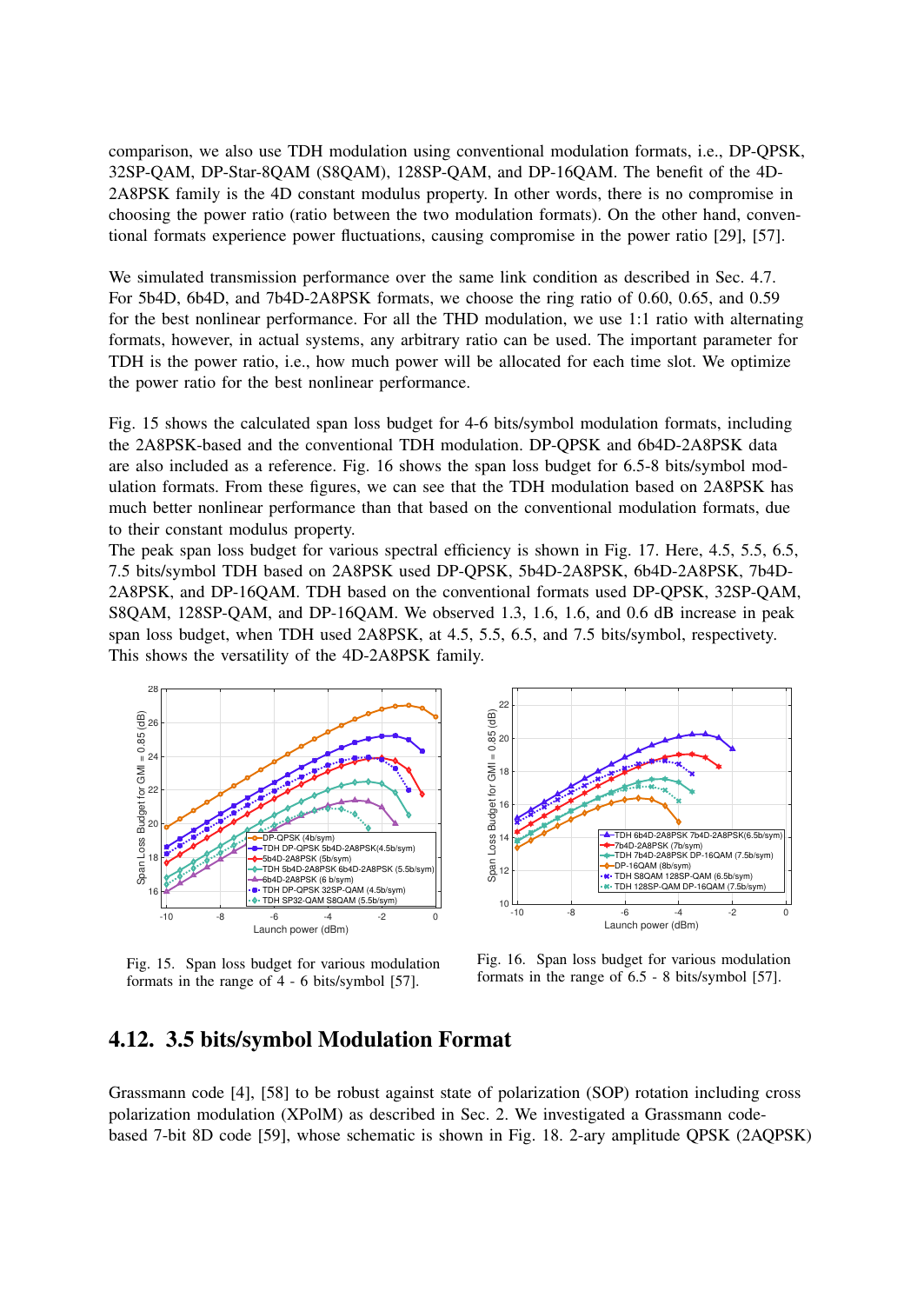

Fig. 17. Span loss budget for TDH modulation based on the 4D-2A8PSK formats, and that on the conventional modulation formats [57].

and 2A8PSK are used for the first and the second time slots, respectively.  $x_1$ ,  $x_2$ ,  $y_1$ ,  $y_2$  are xand y-polarization component of the first and second time slot, respectively. Let  $b_0$ - $b_6$  the information bits. In a similar manner as described in Sec 4.7, for the 2AQPSK part,  $b_0$  and  $b_1$ are used for the angle of  $x_1$ , and  $b_2$ ,  $b_2$  are used for the angle of  $y_1$ , respectively. For  $x_2$ ,  $b_4$ *b*<sup>6</sup> are used for the angle representation of 2A8PSK. All use Gray coding for the angle. The radius of  $x_1$  is expressed as  $XOR(b_4, b_5, b_6)$ , where "0" means the larger radius, and "1" means the smaller radius. The ratio of the radii is called the ring ratio. The radius of  $y_1$  is expressed as  $XOR(b_4, b_5, b_6)$ . Both 2AQPSK and 2A8PSK share the same ring ratio of 0.70, which was optimized for the nonlinear performance. The radius of  $x_2$  is expressed as  $XOR(b_0, b_1, ..., b_6)$ .  $y_2$ is calculated from the Grassmannian condition  $x_1 y_1^* + x_2 y_2^* = 0$ . This guarantees the 4D constant modulus condition for both time slots.

We compared 7b8D-2A8PSK (3.5bits/symbol), PS-QPSK (3bits/symbol), and DP-QPSK (4bits/symbol) of the same data rate. We also chose the channel spacing as 1.15 times of the Baud rate. Simulation procedures and parameters are nearly identical to that described in Sec. 4-71, except that we used 9 channels. The simulated results are shown in Fig. 19. 7b8D-Grassmann format exhibit almost the same span loss budget as PS-QPSK which has higher Baud rate and broader spectrum. On the other hand 7b8D-Grassmann format show much larger span loss than DP-QPSK, although the latter has narrower spectrum. Therefore, depending on the application, 7b8D-Grassmann format may be an alternative to PS-QPSK and DP-QPSK.

## 5. Conclusion

We reviewed the recently proposed 5, 6, and 7 bits/symbol 4D modulation format family based on 2A8PSK. A series of nonlinear transmission simulation results revealed that this modulation format family outperforms the conventional modulation formats at each corresponding spectral efficiency, in particular for highly nonlinear DM links. It was also confirmed that the primary benefit of the 4D constant modulus property comes from the reduction of SPM and XPM. Since these modulation formats differ just in the parity bits, they can be realized with very similar hardware over different spectral efficiency between DP-QPSK and DP-16QAM. Furthermore, these modulation format family can be a constituent of time domain hybrid modulation, where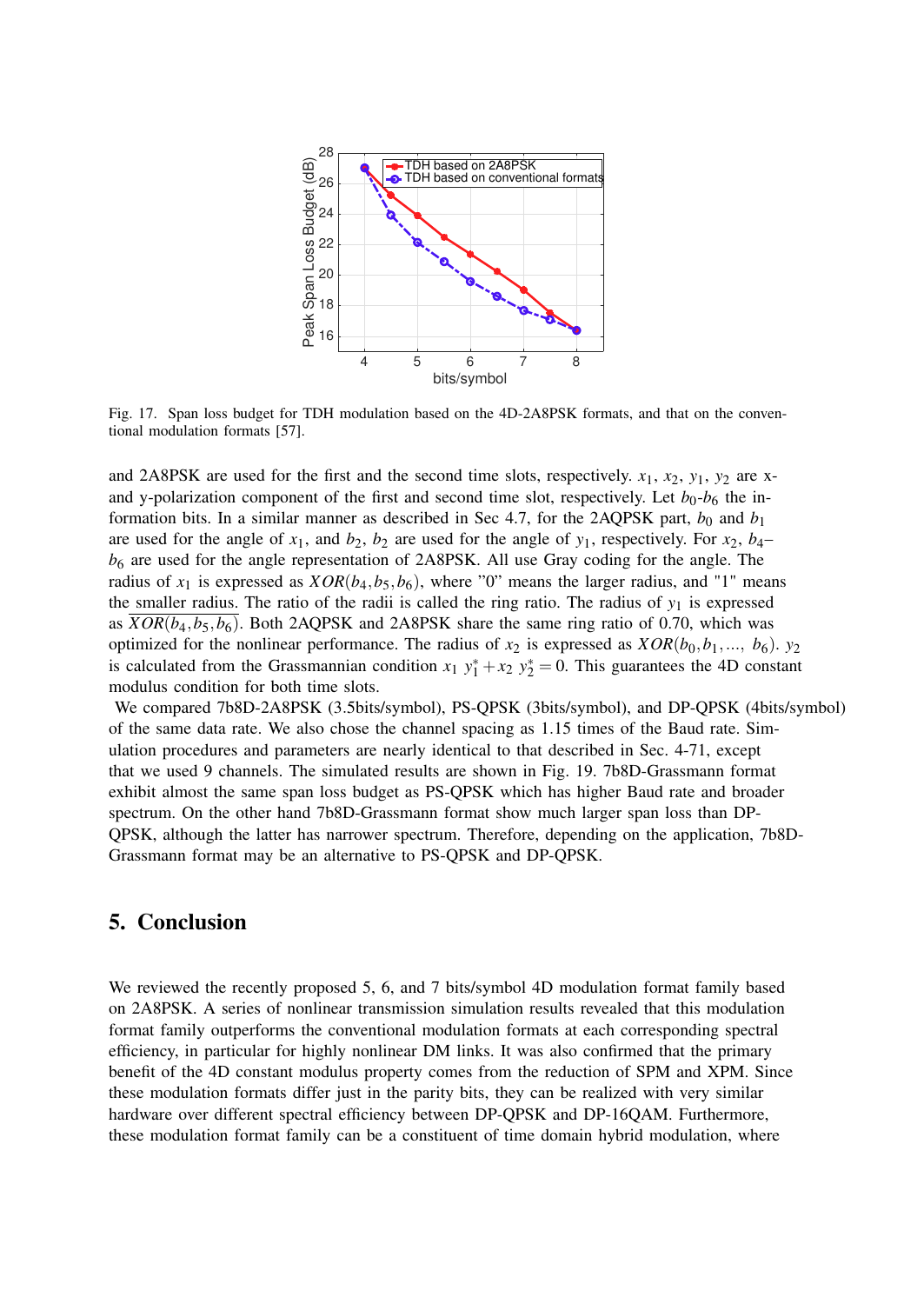



Fig. 18. Structure of the 7b8D-Grassmann code. Fig. 19. Span loss budget of three modulation for the same data rate, as a function of launch power for the target normalized GMI = 0.85.

almost arbitrary spectral efficiency can be realized between 4 and 8 bits/symbol, combined with DP-QPAK and DP-16QAM.

## References

- [1] R.-J. Essiambre, G. Kramer, P. J. Winzer, G. J. Foschini, and B. Goebel, "Capacity Limits of Optical Fiber Networks," *J. Lightw. Technol.*, vo. 28, no. 4, pp. 662–701, 2010.
- [2] M. Secondini, E. Forestieri, and G. Prati, "Achievable Information Rate in Nonlinear WDM Fiber-Optic Systems With Arbitrary Modulation Formats and Dispersion Maps,? *J. Lightw. Technol.*, vol. 31, no. 23, pp. 3839–3852, 2013.
- [3] E. Agrell, A. Alvarado, G. Durisi, and M. Karlsson, "Capacity of a Nonlinear Optical Channel With Finite Memory,? *J. Lightw. Technol.*, vol. 32, no. 16, pp. 2862–2876, 2015.
- [4] A. D. Shiner, M. Reimer, A. Borowiec, S. O. Gharan, J. Gaudette, P. Mehta, D. Charlton, K. Roberts, and M. O'Sullivan, "Demonstration of an 8-dimensional modulation format with reduced inter-channel nonlinearities in a polarization multiplexed coherent system," *Opt. Exp.*, vol. 22, no. 17, pp. 20366– 20374, 2014.
- [5] M. Jinno, B. Kozicki, H. Takara, A. Watanabe, Y. Sone, T. Tanaka, and A. Hirano, "Distance-adaptive spectrum resource allocation in spectrum-sliced elastic optical path network," *IEEE Commun. Mag.*, vol. 48, no. 8, pp. 138–145, 2010.
- [6] A. Nag, M. Tornatore, and B. Mukherjee, "Optical network design with mixed line rates and multiple modulation formats," *J. Lightw. Technol.*, vol.28, no. 4, pp. 466–475, 2010.
- [7] A. Alvarado, D. J. Ives, S. J. Savory, and P. Bayvel, "On the impact of optimal modulation and FEC overhead on future optical networks," *J. Lightw. Technol.*, vol. 34,, no. 9, pp. 2339–2352, 2016.
- [8] D. J. Ives, A. Alvarado, and S. J. Savory, "Adaptive transceivers in nonlinear flexible networks," in *European Confrence on Optical Communication*, 2016, Düsseldorf, Germany, Paper M.1.B.1.
- [9] E. Agrell and M. Karlsson, "Power-efficient modulation formats in coherent transmission systems," *J. Lightw. Technol.*, vol. 27, no. 22, pp. 5115–5126, 2009.
- [10] G. Bosco, V. Curri, A. Carena, P. Poggiolini, and F. Forghieri, "On the performance of Nyquist-WDM terabit superchannels based on PM-BPSK, PM-QPSK, PM-8QAM or PM-16QAM subcarriers," *J. Lightw. Technol.*, vo. 29, no. 1, pp. 53–61, 2011.
- [11] J. Renaudier, A. Voicila, O. Bertran-Pardo, O. Rival, M. Karlsson, G. Charlet, and S. Bigo, "Comparison of set-partitioned two-polarization 16QAM formats with PDM-QPSK and PDM-8QAM for optical transmission systems with error-correction coding," in *European Conf. Optical Communications*, 2012, Amsterdam, The Netherlands, Paper We.1.C.5.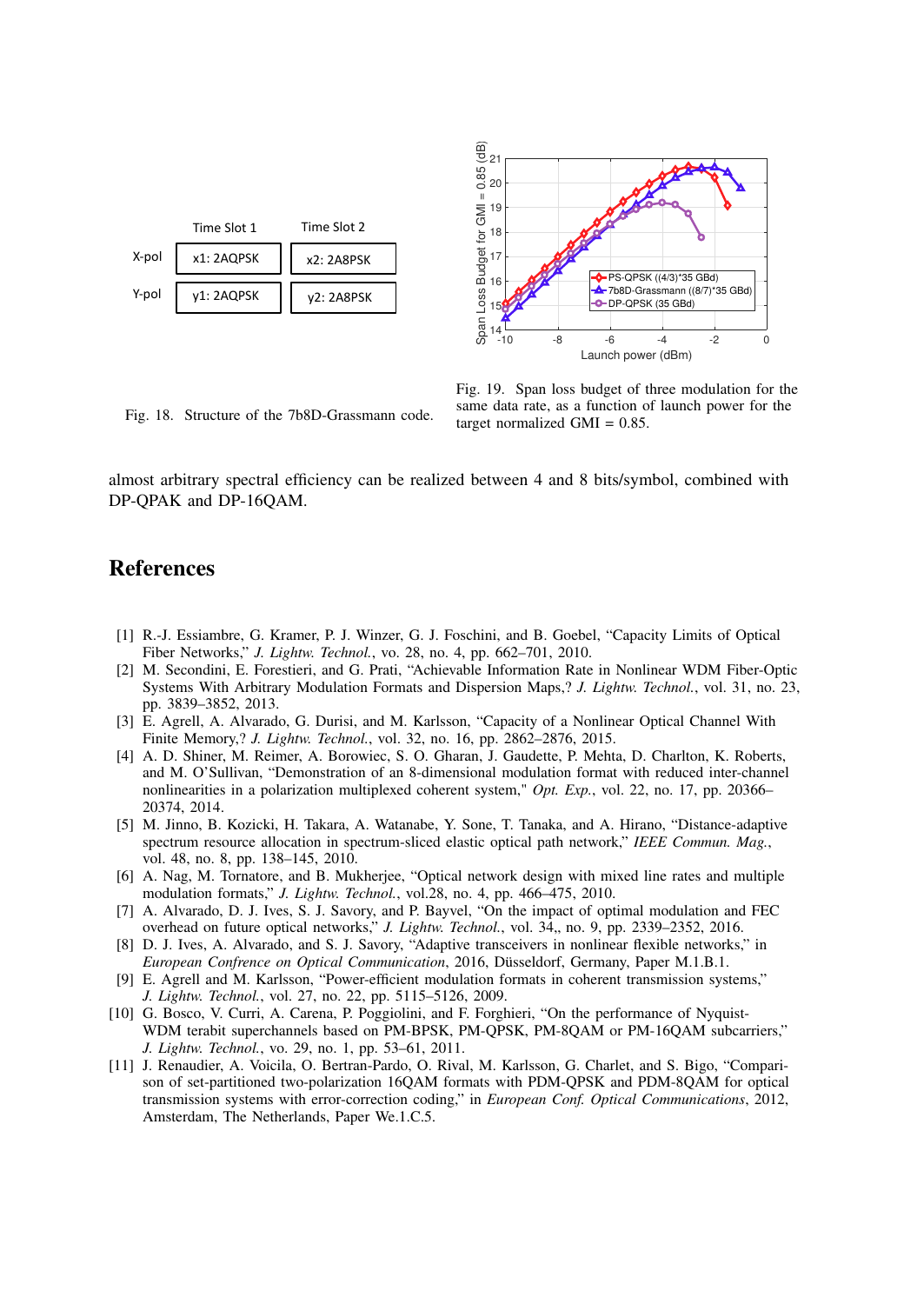- [12] Q. Zhuge, X. Xu, M. Morsy-Osman, M. Chagnon, M. Qiu, and D. V. Plant, "Time domain hybrid QAM based rate-adaptive optical transmissions using high speed DACs," in *Optical Fiber Commun. Conf.*, 2013, Anaheim, CA, Paper OTh4E.6.
- [13] J. K. Fischer, S. Alreesh, R. Elschner, F. Frey, M. Nölle, C. Schubert, "Bandwidth-variable transceivers based on 4D modulation formats for future flexible networks," in *European Conf. Optical Communications*, 2013, London, UK, Paper Tu.3.C.1.
- [14] D. S. Millar, T. Koike-Akino, S. Ö. Arik, K. Kojima, T. Yoshida, and K. Parsons, "High-dimensional modulation for coherent optical communications systems," *Opt. Exp.*, vol. 22, no. 7, pp. 8798–8812, 2014.
- [15] M. Reimer, S. O. Gharan, A. D. Shiner, and M. O'Sullivan, "Optimized 4 and 8 dimensional modulation formats for variable capacity in optical networks," in *Optical Fiber Commun. Conf.*, 2016, Anaheim, CA, Paper M3A.4
- [16] T. Koike-Akino, K. Kojima, D. S. Millar, K. Parsons, T. Yoshida, and T. Sugihara, "Pareto-efficient set of modulation and coding based on RGMI in nonlinear fiber transmissions," in *Optical Fiber Commun. Conf.*, 2016, Anaheim, CA, Paper Th1D.4.
- [17] T. Koike-Akino, K. Kojima, D. S. Millar, K. Parsons, T. Yoshida, and T. Sugihara, "Pareto optimization of adaptive modulation and coding set in nonlinear fiber-optic systems," *J. Lightw. Technol.*, vol. 35, no. 3, pp.1-9, 2017.
- [18] X. Liu, A. R. Chraplyvy, P. J. Winzer, R. W. Tkach, and S. Chandrasekhar, "Phase-conjugated twin waves for communication beyond the Kerr nonlinearity limit,? *Natue Photonics*, vol. 7, pp. 560–568, 2013.
- [19] M. Chagnon, M. Osman, Q. Zhuge, X. Xu, and D. V. Plant, "Analysis and experimental demonstration of novel 8PolSK-QPSK modulatoin at 5 bis/symbol for passive mitigation of nonlinear impairments," *Opt. Exp.*, vol. 21, no. 25, pp. 30204–30220, 2013.
- [20] H. Bülow, "Polarization QAM Modulation (POL-QAM) for Coherent Detection Schemes," in *Optical Fiber Commun. Conf.*, 2009, San Diego, CA, Paper OWG2.
- [21] M. Sjödin, E. Agrell, and M. Karlsson, "Subset-optimized polarization-multiplexed PSK for fiber-optic communications," *IEEE Comm. Lett.*, vol. 17, no. 5, pp. 838–840, 2013.
- [22] H. Buelow, X. Lu, L. Schmalen, A. Klekamp, and F. Buchali, "Experimental performance of 4D optimized constellation alternatives for PM-8QAM and PM-16QAM," in *Optical Fiber Commun. Conf.*, 2014, San Francisco, CA, Paper M2A.6.
- [23] R. Rios-Mueller, J. Renaudier, L. Schmalen, and G. Charlet, "Joint coding rate and modulation format optimization for 8QAM constellations using BICM mutual information," in *Optical Fiber Commun. Conf.*, 2015, Los Angeles, CA, Paper W3K.4.
- [24] S. Zhang, K. Nakamura, F. Yaman, E. Mateo, T. Inoue, Y. Inada, "Optimized BICM-8QAM formats based on generalized mutual information," in *European Conf. Optical Communications*, 2015, Valencia, Spain, Paper Mo.3.6.5.
- [25] T. Nakamura, E. L. T. d. Gabory, H. Noguchi, W. Maeda, J. Abe, and K. Fukuchi, "Long haul transmission of four-dimensional 64SP-12QAM signal based on 16QAM constellation for longer distance at same spectral efficiency as PM-8QAM," in *European Conf. Optical Communications*, 2015, Valencia, Spain, Paper Th.2.2.2.
- [26] K. Kojima, D. S. Millar, T. Koike-Akino, and K. Parsons, "Constant modulus 4D optimized constellation alternative for DP-8QAM," in *European Conf. Optical Communications*, 2014, Cannes, France, Paper P.3.25.
- [27] K. Kojima, T. Koike-Akino, D. S. Millar, and K. Parsons, "BICM capacity analysis of 8QAMalternative modulation formats in nonlinear fiber transmission," *Tyrrhenian Int'l Workshop on Digital Comm.*, 2015, Florence, Italy, Paper P.4.5.
- [28] K. Kojima, T. Koike-Akino, D. S. Millar, T. Yoshida, and K. Parsons, "BICM capacity analysis of 8QAM-alternative 2D/4D modulation formats in nonlinear fiber transmission," in *Conf. Lasers and Electro-Optics*, 2016, Anaheim, Paper SM2F.5.
- [29] K. Kojima, T. Yoshida, T. Koike-Akino, D. S. Millar, K. Parsons, and V. Arlunno, "5 and 7 bit/symbol 4D Modulation Formats Based on 2A8PSK," in *European Conf. Optical Communications*, 2016, Düsseldorf, Germany, Paper W.2.D.1.
- [30] K. Kojima, T. Yoshida, T. Koike-Akino, D. S. Millar, K. Parsons, M. Pajovic, and V. Arlunno, "Nonlinearity-tolerant four-dimensional 2A8PSK family for 5-7 bits/symbol spectral efficiency," *J. Lightw. Technol.*, vol. 33, no. 10, pp. 1993–2003, 2015.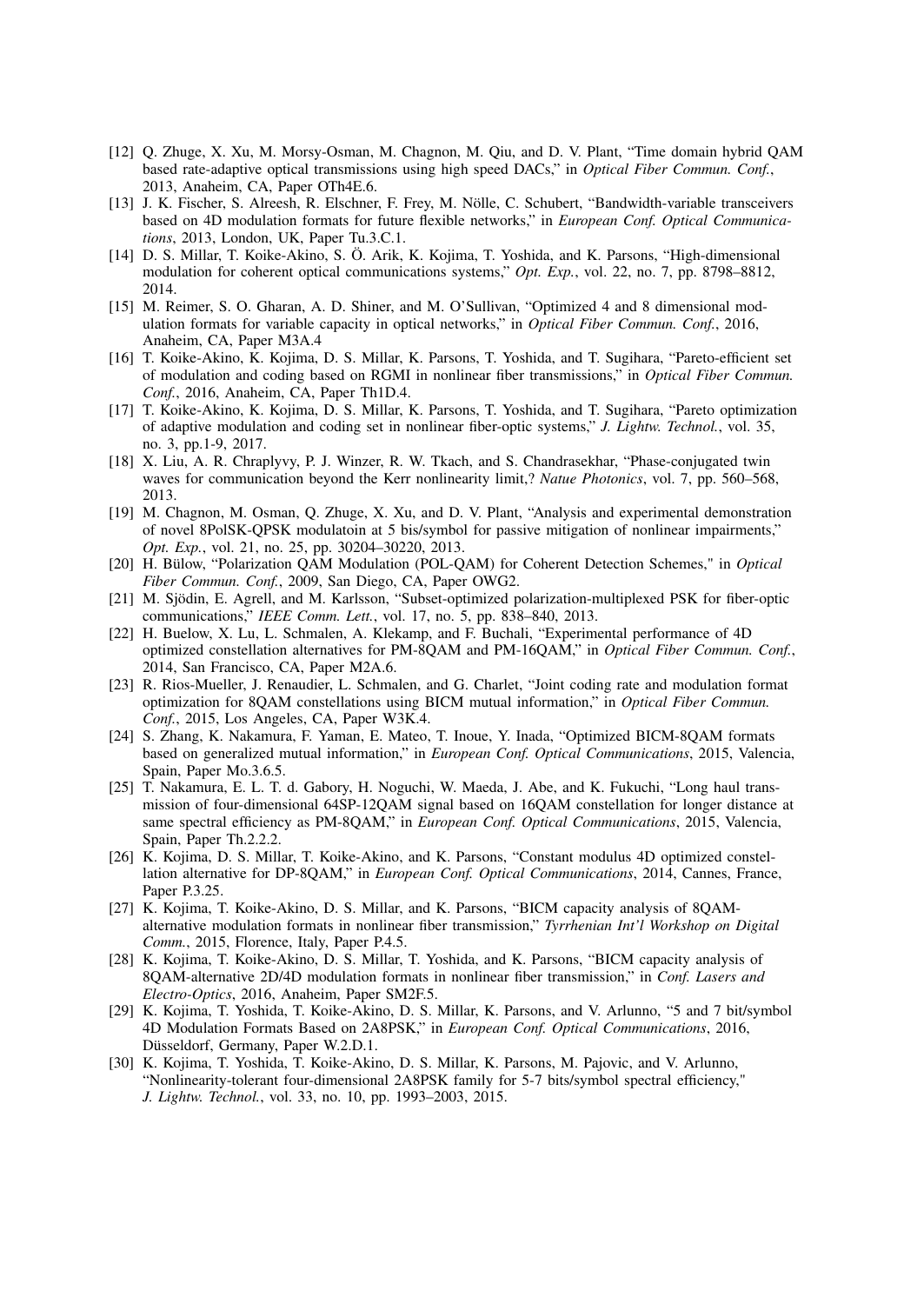- [31] D. S.'Millar, T.'Koike-Akino, K.'Kojima, and K. Parsons, "A 24-Dimensional Modulation Format Achieving 6 dB Asymptotic Power Efficiency,? in *Signal Processing in Photonic Communications*, 2013, Puerto Rico, Paper SPM3D.6.
- [32] T. A. Eriksson, P. Johannisson, M. Sjödin, E. Agrell, P. A. Andrekson, and M. Karlsson, "Frequency and polarization switched QPSK," *European Conf. Optical Communications*, 2013, London, UK, Paper Th.2.D.4.
- [33] T. Koike-Akino, D. S. Millar, K. Kojima, and K Parsons, "Eight-Dimensional Modulation for Coherent Optical Communications,? *European Conf. Optical Communications*, 2013, London, UK, Paper Tu.3.C.3.
- [34] D. S. Millar, T. Koike-Akino, R. Maher, D. Lavery, M. Paskov, K. Kojima, K. Parsons, B. C. Thomsen, S. J. Savory, P. Bayvel, "Experimental demonstration of 24-dimensional extended Golay coded modulation with LDPC," in *Optical Fiber Commun. Conf.*, 2014, San Francisco, CA, Paper M2I.2.
- [35] D. S. Millar, T. Koike-Akino, S. Ö. Arik, K. Kojima, and K. Parsons, "Comparison of quaternary blockcoding and sphere-cutting for high-dimensional modulation," in *Optical Fiber Commun. Conf.*, 2014, San Francisco, CA, Paper M3A.4.
- [36] A. Alvarado, E. Agrell, D. Lavery, and P. Bayvel, "LDPC codes for optical channels: Is the "FEC Limit" a good predictor of post-FEC BER?" in *Optical Fiber Commun. Conf.*, 2015, Los Angeles, CA, Paper Th3E.5.
- [37] A. Alvarado and E. Agrell, "Four-dimensional coded modulation with bit-wise decoders for future optical communications," *J. Lightw. Technol.*, vol. 35, no. 8, pp. 1383–1391, 2017.
- [38] R. Maher, A. Alvarado, D. Lavery, and E. P. Bayvel, "Modulation order and code rate optimisation for digital coherent transceivers using generalised mutual information," in *European Conf. Optical Communications*, 2015, Valencia, Spain, Paper M.3.3.4.
- [39] S. ten Brink, G. Kramer, and A. Ashikhmin, "Design of low-density parity-check codes for modulation and detection," *IEEE Trans. Commun.*, vol. 52, no. 4, pp. 670–678, Apr. 2004.
- [40] A. Bennatan and D. Bushtein, "Design and analysis of nonbinary LDPC codes for arbitrary discretememoryless channels," *IEEE Trans. Inf. Theory*, vol. 52, no. 2, pp. 549–583, 2006.
- [41] L. Szczecinski and A. Alvarado, *Bit-interleaved coded modulation: Fundamentals, analysis, and design*, Wiley, UK, 2015, p. 228.
- [42] S. Zhang, M. Arabaci, F. Yaman, I. B. Djordjevic, L. Xu, T. Wnag, Y. Inada, T. Ogata, and Y. Aoki, "Experimental study of non-binary LDPC coding for long-haul coherent optical QPSK transmissions," *Opt. Exp.*, vol. 19, no. 20, pp. 19042–19049, 2011.
- [43] K. Sugihara, Y. Miyata, T. Sugihara, K. Kubo, H. Yoshida, W. Matsumoto, and T. Mizuochi, "A spatially-coupled type LDPC code with an NCG of 12 dB for optical transmission beyond 100 Gb/s," in *Optical Fiber Commun. Conf.*, 2013, Anaheim, CA, Paper OM2B.4.
- [44] T. Yoshida, K. Matsuda, K. Kojima, H. Miura, D. Dohi, M. Pajovic, T. Koike-Akino, D. S. Millar, K. Parsons, and T. Sugihara, "Hardware-efficient precise and flexible soft-demapping for multidimensional complementary APSK signals," in *European Conf. Optical Communications*, 2016, Düsseldorf, Germany, Paper Th.2.P2.SC3.27.
- [45] K. Kojima, T. Koike-Akino, D. S. Millar, M. Pajovic, K. Parsons, and T. Yoshida,, "Investigation of low code rate DP-8PSK as an alternative to DP-QPSK," in *Optical Fiber Commun. Conf.*, 2016, Anaheim, CA, Paper Th1D.2.
- [46] P. Poggiolini, G. Bosco, A. Carena, V. Curri, and F. Forghieri, "Performance evaluation of coherent WDM PS-QPSK (HEXA) accounting for non-linear fiber propagation effects," *Opt. Exp.*, vol. 18, no. 11, pp. 11360–11371, 2010.
- [47] N. Rossi, P. Serena, and A. Bononi, "Symbol-rate dependence of dominant nonlinearityand reach in coherent WDM links," *J. Lightw. Technol.*, vol. 33, no. 14, pp. 3132–3143, 2009.
- [48] A. Bononi, P. Serena, N. Rossi, and D. Sperti, "Which is the dominant nonlinearity in long-haul PDM-QPSK coherent transmissions?," in *European Conf. Optical Communications*, 2010, Torino, Italy, Paper Th.10.E.1.
- [49] M. Winter, C.-A. Burge, D. Setti, and K. Petermann, "A statistical treatment of cross-polarization modulation in DWDM systems," *J. Lightw. Technol.*, vol. 27, no. 17, pp. 3739–3751, 2009.
- [50] M. Pajovic, D. S. Millar, T. Koike-Akino, R. Maher, D. Lavery, A. Alvarado, M. Paskov, K. Kojima, K. Parsons, B. C. Thomsen, S. J. Savory, and P. Bayvel, "Experimental demonstration of multipilot aided carrier phase estimation for DP-16QAM and DP-256QAM," in *European Conf. Optical Communications*, 2015, Valencia, Spain, Paper Mo.4.3.3.
- [51] M. J. Ready and R. P. Gooch, "Blind equalization based on radius directed adaptation," *Proc. of ICASSP*, vol. 3, pp. 1699–1702, 1990.